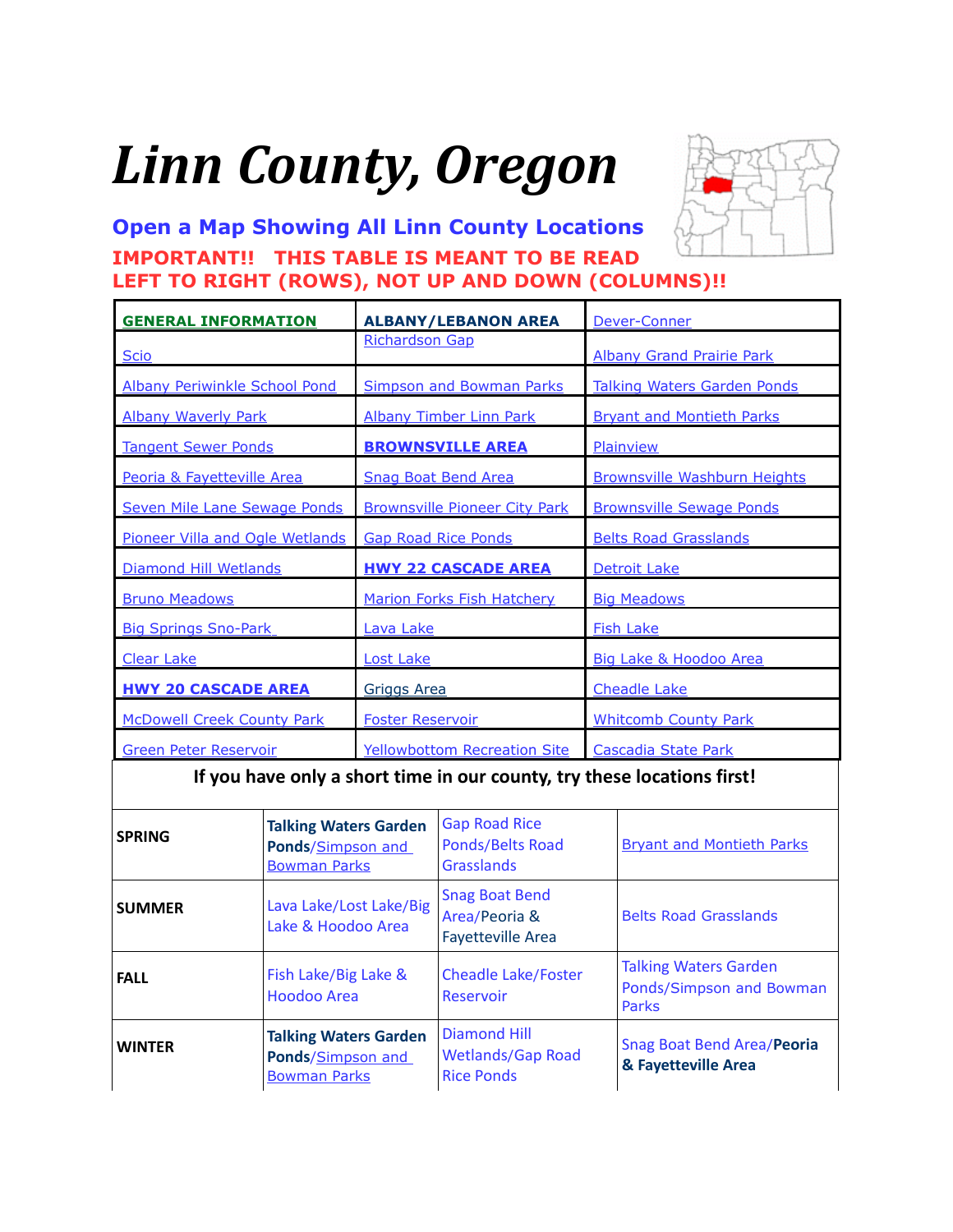<span id="page-1-3"></span>**Authors/Editors**: Tom Snetsinger, Jeff Fleischer, Jeff Harding, Chuck Gates **County Seat**: Albany **County Size**: 2292 square miles **High Elevation** : Mt. Jefferson (10,497 ft) **Rarities** : Garganey, Tufted Duck, Broad-winged Hawk, Mountain Plover, Yellow-billed Cuckoo, Virginia's Warbler, Lark Bunting, Pyrruloxia, Hooded Oriole, Brambling Top County Lister : Mark Nikas (270) **Year List Record** : Mark Nikas 2008 (224) **County Contact Person: Email [Jeff Harding](mailto:jeffharding@centurytel.net) [return to the top](#page-0-0)** 

# <span id="page-1-2"></span>**ALBANY/LEBANON AREA**

# **Fayetteville**

## <span id="page-1-1"></span>**Dever-Conner [return to the top](#page-0-0)**

DeLorme (copyright 2001) Pg 53 C-8 DeLorme (copyright 2008) Pg 34 D-1 **geographic coordinates** 44°43'21.1"N 123°03'23.0"W [\(44.722523, -123.056389\)](https://www.google.com/maps/place/44%C2%B043)

#### [View A Google Map](http://maps.google.com/maps/ms?hl=en&ie=UTF8&msa=0&msid=108036481085398338899.0004721297e33a1508ca0&ll=44.516093,-122.949371&spn=0.841151,2.108002&z=10)

**Location:** This is an area north of Albany and west of Jefferson on the west side of I-5. Take exit 239 off of I-5 and travel west on Dever Conner Road. This road is about 4 miles long before it ends at Conner Road.

**Habitat and Birds:** This is a farmland area with plenty of fence-lines and a few wood lots. A few waterfowl and shorebirds can be around in flooded fields in this area. Raptors include Red-tailed Hawk, American Kestrel and even Burrowing Owl. American Pipits may be feeding in the open fields and sparrows occupy the fence lines.

# <span id="page-1-0"></span>**Scio [return to the top](#page-0-0)**

DeLorme (copyright 2001) Pg 54 C-2 DeLorme (copyright 2008) Pg 34 D-3 **geographic coordinates** 44°42'12.8"N 122°50'55.1"W [\(44.703565, -122.848633\)](https://www.google.com/maps/place/44%C2%B042)

[View A Google Map](http://maps.google.com/maps/ms?hl=en&ie=UTF8&msa=0&msid=108036481085398338899.0004721297e33a1508ca0&ll=44.516093,-122.949371&spn=0.841151,2.108002&z=10)

[eBird Hotspot Checklist for Scio Sewage Ponds](http://ebird.org/ebird/hotspot/L824920) (more ebird data needed for this site)

**Location:** Scio is located east of I-5 between Stayton and Lebanon. From I-5, take exit 238 and travel east on Hwy 99 (Jefferson Hwy) to Jefferson. Turn right on Main Street in Jefferson and take it out of town. The road will become Jefferson Scio Drive and will lead you to Scio about 8 miles away.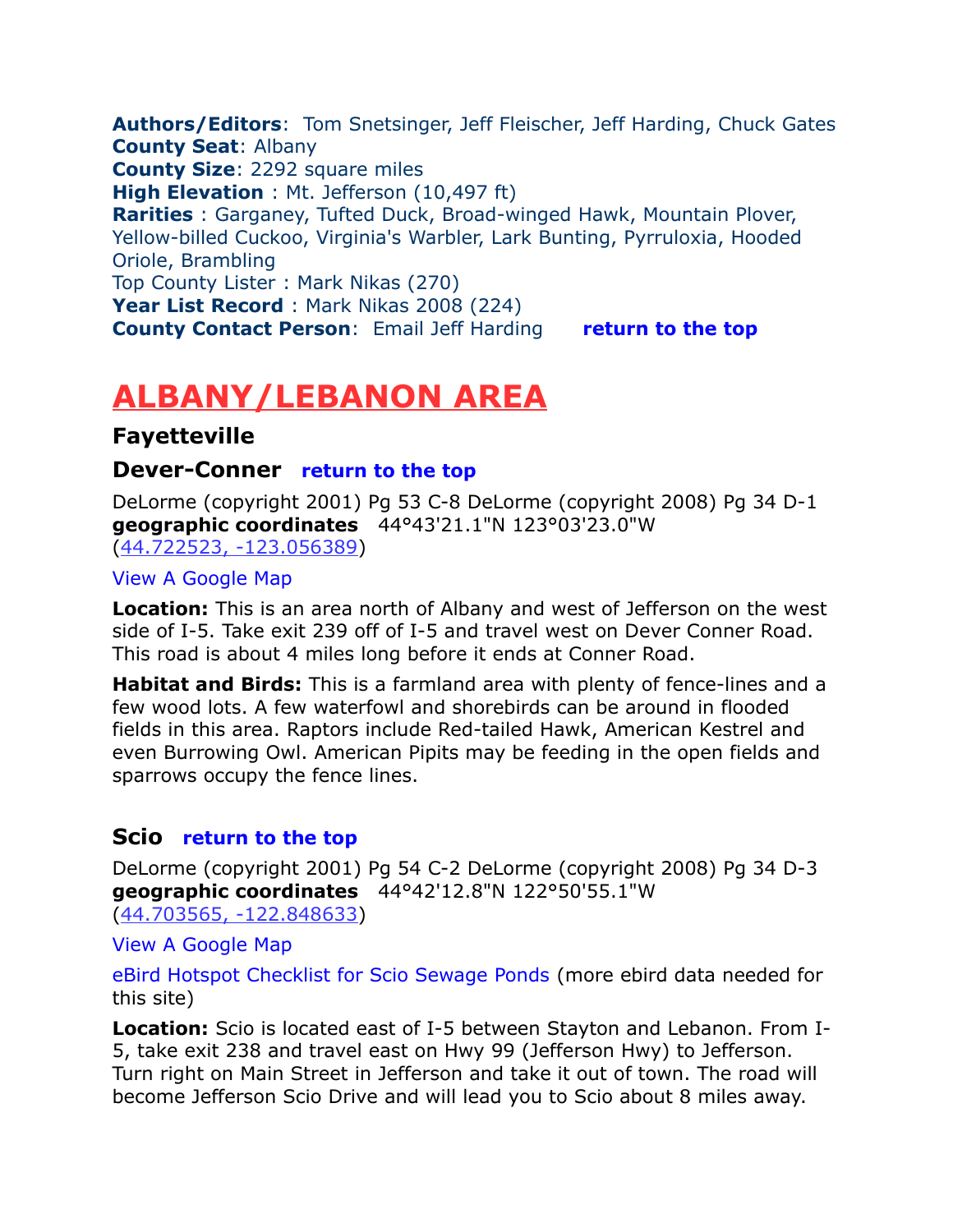The surrounding farmlands can produce good numbers of winter waterfowl and shorebirds.

**Habitat and Birds:** Like many small towns in the Willamette Valley, Scio provides a diverse set of habitats and can be very birdy. Thomas Creek and Peters Ditch run through town and can attract nesters and migrants. Search the town for hummingbird and seed feeders. Species recorded here include Wood Duck, Ring-necked Pheasant, Mountain Quail, Accipiters, Band-tailed Pigeon, Northern Pygmy-owl, Vaux's Swift, Red-breasted Sapsucker, Downy & Pileated Woodpeckers, Purple Martin, Chestnut-backed Chickadee, Blackthroated Gray Warbler, and Lesser Goldfinch. You can view the Scio Sewage Ponds from two locations. From the south end of Scio, turn off of Hwy 226 onto 6th Street. Go about 4 blocks and look to the south to view the northern-most pond. To see the southern pond, return to Hwy 226 and go south a short distance to Gilke Road. Take Gilke west until you see the ponds on your right. It is best to view both ponds from an elevated perch such as the bed of a pickup. During the week, it may be possible to gain access by asking at city hall, but this has not been ground tested. The gate off  $6<sup>th</sup>$  is sometimes open, but birders should not go in without permission. There are records of all three species of phalarope from this location.

# <span id="page-2-0"></span>**Richardson Gap [return to the top](#page-0-0)**

DeLorme (copyright 2001) Pg 54 C-2 DeLorme (copyright 2008) Pg 34 D-4 **geographic coordinates** 44°42'19.5"N 122°48'15.9"W [\(44.705411, -122.804413\)](https://www.google.com/maps/place/44%C2%B042)

#### [View A Google Map](http://maps.google.com/maps/ms?hl=en&ie=UTF8&msa=0&msid=108036481085398338899.0004721297e33a1508ca0&ll=44.516093,-122.949371&spn=0.841151,2.108002&z=10)

**Location:** This area is just east of Scio off of Hwy 226. On 226, travel east out of Scio for 2 miles and turn right on Richardson Gap Road.

**Habitat and Birds:** This road is about 7 miles long and travels through grassland, farmland, woodlands, and creeks. The most interesting area is in the gap (for which the road is named) just south of Highway 226 between Rogers Mountain and Franklin Butte. Western Kingbird, Northern Shrike, Savannah and Vesper Sparrows have been seen here. Use caution, since the road is so straight, cars and trucks go very fast. Park on Franklin Butte Road and walk south from there, or find a place to pull clear off the road. A reliable place for American Dipper is at Larwood covered bridge, four miles east on Larwood Drive, where a county wayside has picnic benches and pit toilets. There is a small pond near the southern end of the road, on Snow Peak Drive which can produce some good birds.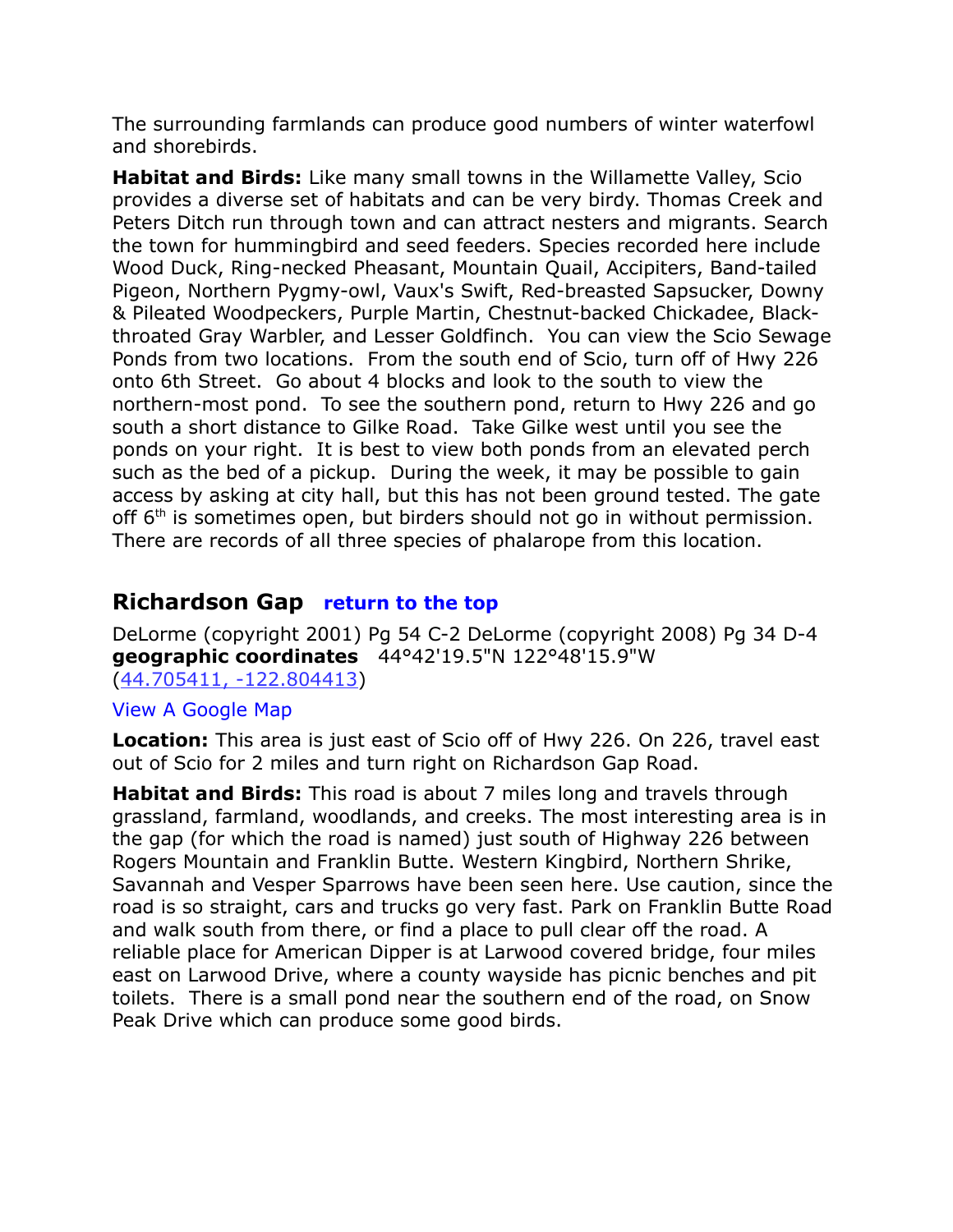# <span id="page-3-2"></span>**Albany Grand Prairie Park [return to the top](#page-0-0)**

DeLorme (copyright 2001) Pg 53 C-8 DeLorme (copyright 2008) Pg 33 E-10 **geographic coordinates** 44°36'51.8"N 123°04'29.7"W [\(44.614384, -123.074911\)](https://www.google.com/maps/place/44%C2%B036)

[View A Google Map](http://maps.google.com/maps/ms?hl=en&ie=UTF8&msa=0&msid=108036481085398338899.00047a1d1c848855f6b3a&ll=44.62884,-123.097515&spn=0.104941,0.2635&z=13)

[eBird Hotspot Checklist for Grand Prairie Park](http://ebird.org/ebird/hotspot/L1370183)

**Location:** From I-5, take exit 233 in Albany and travel west on the Santiam Hwy (Hwy 20). After 0.5 miles, turn south on SE Waverly Dr. Take Waverly just over a mile to the park.

**Habitat and Birds:** A few Eurasian Wigeon and hybrids can be found among the huge American Wigeon flocks here in winter. Interesting gulls are possible as well. Go to the [Oregon Birding Trails Website.](http://www.oregonbirdingtrails.org/) Choose the Willamette Valley Birding Trail. Click on the Trail Guide and choose the Santiam Loop Guide. Section S-3

# <span id="page-3-1"></span>**Albany Periwinkle School Pond [return to the top](#page-0-0)**

DeLorme (copyright 2001) Pg 53 C-8 DeLorme (copyright 2008) Pg 33 E-10 **geographic coordinates** 44°37'11.7"N 123°04'41.6"W [\(44.619913, -123.078218\)](https://www.google.com/maps/place/44%C2%B037)

#### [View A Google Map](http://maps.google.com/maps/ms?hl=en&ie=UTF8&msa=0&msid=108036481085398338899.00047a1d1c848855f6b3a&ll=44.62884,-123.097515&spn=0.104941,0.2635&z=13)

**Location:** From I-5, take exit 233 in Albany and travel west on the Santiam Hwy (Hwy 20). After 0.5 miles, turn south on SE Waverly Dr. Take Waverly for 0.7 miles and turn right (west) on SE 20th Ave. Take 20th until it bends south and becomes 21st. Turn left on SE Burkhart St. and then left again on 22nd and you will be at the park and school. There is a large pond behind the school.

**Habitat and Birds:** A variety of waterfowl can be seen at the pond and the vegetation around the pond is good for chickadees and song sparrows. Watch for Green-winged Teal and other waterfowl on the pond.

# <span id="page-3-0"></span>**Albany Simpson and Bowman Parks [return to the top](#page-0-0)**

DeLorme (copyright 2001) Pg 53 C-8 DeLorme (copyright 2008) Pg 33 E-10 **geographic coordinates** 44°38'33.4"N 123°05'08.0"W [\(44.642608, -123.085556\)](https://www.google.com/maps/place/44%C2%B038)

[View A Google Map](http://maps.google.com/maps/ms?hl=en&ie=UTF8&msa=0&msid=108036481085398338899.00047a1d1c848855f6b3a&ll=44.62884,-123.097515&spn=0.104941,0.2635&z=13)

[eBird Hotspot Checklist for Simpson Park](http://ebird.org/ebird/hotspot/L293811)

[eBird Hotspot Checklist for Bowman-Eads-Simpson Trail](http://ebird.org/ebird/hotspot/L2053489) (more ebird data needed for this site)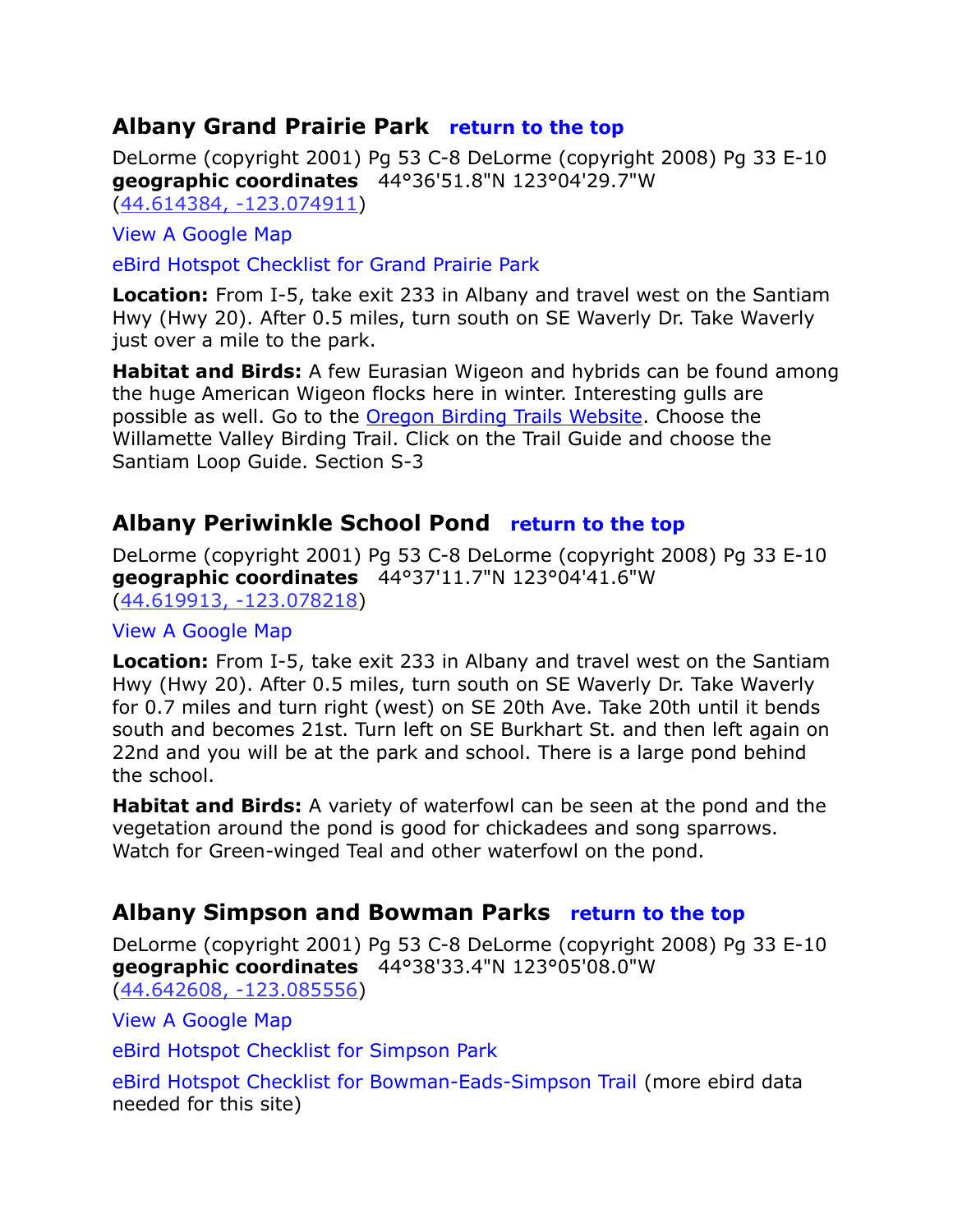#### [Albany Parks Map](http://www.ci.albany.or.us/parks/facilities/rental-forms/ParkMap.pdf)

**Location, Habitat, and Birds:** Go to the [Oregon Birding Trails Website.](http://www.oregonbirdingtrails.org/) Choose the Willamette Valley Birding Trail. Click on the Trail Guide and choose the Santiam Loop Guide. Section S-1

# <span id="page-4-0"></span>**Talking Waters Garden [return to the top](#page-0-0)**

DeLorme (copyright 2001) Pg 53 C-8 DeLorme (copyright 2008) Pg 33 E-10 **geographic coordinates** 44°38'40.8"N 123°04'26.2"W [\(44.644657, -123.073958\)](https://www.google.com/maps/place/44%C2%B038)

[View A Google Map](http://maps.google.com/maps/ms?hl=en&ie=UTF8&msa=0&msid=108036481085398338899.00047a1d1c848855f6b3a&ll=44.62884,-123.097515&spn=0.104941,0.2635&z=13)

[eBird Hotspot Checklist for Talking Waters Gardens](http://ebird.org/ebird/hotspot/L1529276)

[Talking Waters Website](http://twg.cityofalbany.net/)

**Location:** From Hwy 20, travel east on SW 2<sup>nd</sup> for 11 blocks. Turn right (south) on Main Street and go one block. Take the first left onto SE Salem Avenue. Travel 0.8 miles on SE Salem Ave. and turn left on NE Davidson Street. Cross the railroad tracks and turn right on Front Avenue. After 0.1 miles, veer left onto Waverly Drive NE. Go 0.3 miles and you will see the ponds on your right and the river on the left. The address is 577 Waverly Drive NE, Albany, OR 97321. There are 9 ponds here with trails around each.

**Habitat and Birds:** This Park is located near the Willamette River and the associated forested area can be very productive. Migrating passerines use the Willamette as a highway north and south. Waterfowl use these ponds extensively and the vegetation around each pond hosts many residents and migrants. A recent list of winter birds included the following species: Canada Goose, Gadwall, American Wigeon, Mallard, Northern Shoveler, Northern Pintail, Green-winged Teal, Redhead. Greater Scaup, Bufflehead, Pied-billed Grebe, Double-crested Cormorant, Great Blue Heron, Great Egret, Green Heron, Red-tailed Hawk, American Coot, Northern Flicker, Black Phoebe, Western Scrub-Jay, Ruby-crowned Kinglet, Orange-crowned Warbler, Yellow-rumped Warbler (Audubon), Townsend's Warbler, Song Sparrow, Dark-eyed Junco, Red-winged Blackbird. Certainly, other species will utilize this nice location in other seasons.

# <span id="page-4-1"></span>**Albany Timber Linn Park [return to the top](#page-0-0)**

DeLorme (copyright 2001) Pg 53 C-8 DeLorme (copyright 2008) Pg 33 E-10 **geographic coordinates** 44°38'18.2"N 123°03'21.7"W [\(44.638384, -123.056040\)](https://www.google.com/maps/place/44%C2%B038)

[View A Google Map](http://maps.google.com/maps/ms?hl=en&ie=UTF8&msa=0&msid=108036481085398338899.00047a1d1c848855f6b3a&ll=44.62884,-123.097515&spn=0.104941,0.2635&z=13)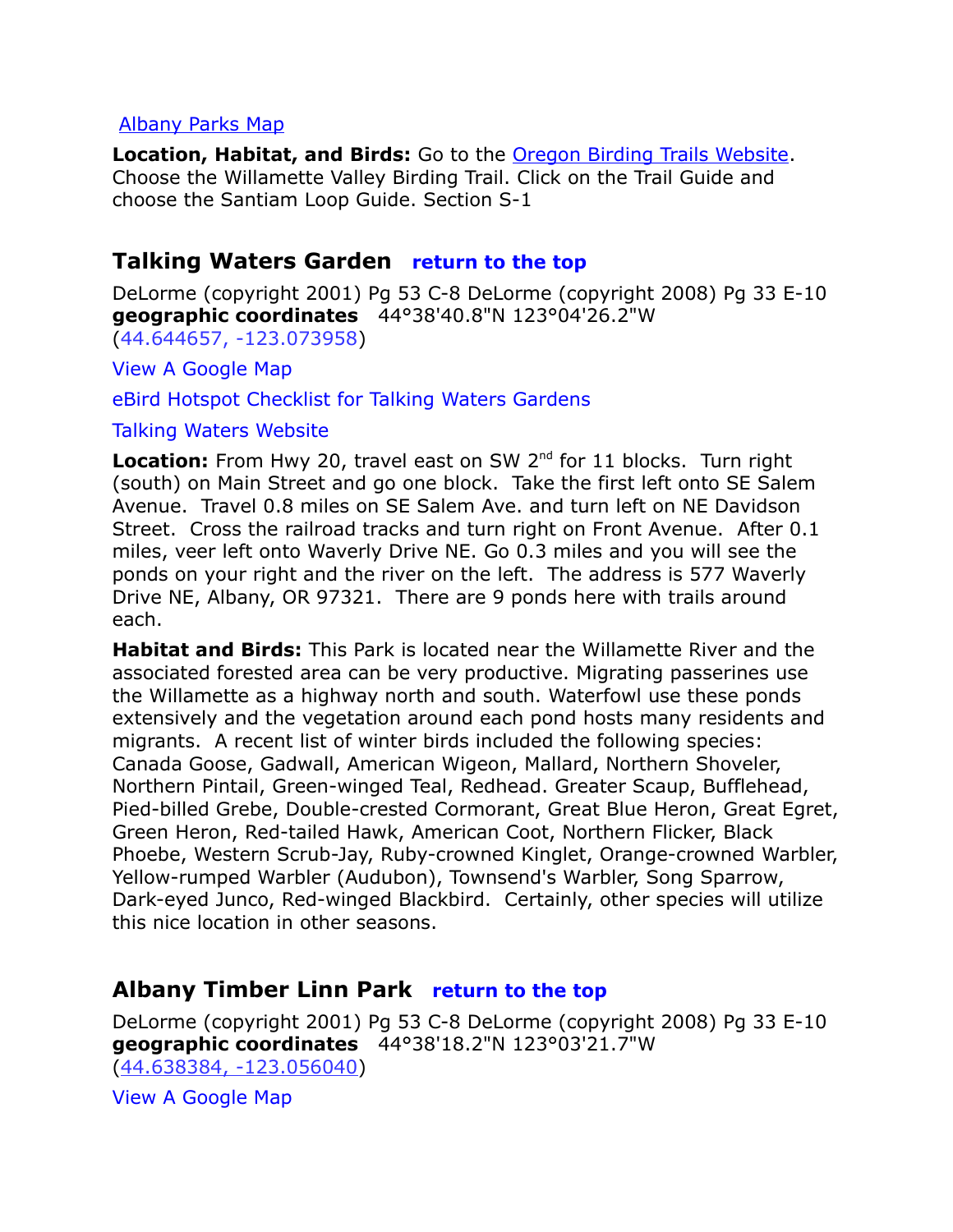[eBird Hotspot Checklist for Timber Linn Park](http://ebird.org/ebird/hotspot/L1397079) (more ebird data needed for this site)

**Location:** From I-5, take exit 233 in Albany and travel east on the Santiam Hwy (Hwy 20) for 1 block. Turn left (north) on SE Price Rd. Go 0.3 miles and look for a large parking area.

**Habitat and Birds:** Large trees, a small creek, and a big lake are present in this park. Look for Downy Woodpecker in the larger trees and Bewick's Wrens can be heard around the park. White-throated Sparrow can be found in winter and finches include Purple, House, and American Goldfinch.

# <span id="page-5-1"></span>**Albany Waverly Park [return to the top](#page-0-0)**

DeLorme (copyright 2001) Pg 53 C-8 DeLorme (copyright 2008) Pg 33 E-10 **geographic coordinates** 44°38'29.3"N 123°04'01.5"W [\(44.641478, -123.067083\)](https://www.google.com/maps/place/44%C2%B038)

[View A Google Map](http://maps.google.com/maps/ms?hl=en&ie=UTF8&msa=0&msid=108036481085398338899.00047a1d1c848855f6b3a&ll=44.62884,-123.097515&spn=0.104941,0.2635&z=13)

[eBird Hotspot Checklist for Waverly Park](http://ebird.org/ebird/hotspot/L2068731)

**Location:** Waverly is next to I-5, just west of Timber Linn Park (on the opposite side of I-5). Take exit 234 and travel west of I-5. The park entrance is just off of Hwy 99. There is a large pond to investigate.

**Habitat and Birds:** A variety of waterfowl can be seen at the pond and the vegetation around the pond is good for chickadees and song sparrows. Watch for Common Mergansers on the water. This might be the best winter gull roost in the area.

# <span id="page-5-0"></span>**Albany Bryant and Montieth Parks [return to the top](#page-0-0)**

DeLorme (copyright 2001) Pg 53 C-8 DeLorme (copyright 2008) Pg 33 E-10 **geographic coordinates** 44°38'12.1"N 123°06'47.6"W [\(44.636687, -123.113233\)](https://www.google.com/maps/place/44%C2%B038)

[View A Google Map](http://maps.google.com/maps/ms?hl=en&ie=UTF8&msa=0&msid=108036481085398338899.00047a1d1c848855f6b3a&ll=44.62884,-123.097515&spn=0.104941,0.2635&z=13)

[eBird Hotspot Checklist for Bryant Park](http://ebird.org/ebird/hotspot/L1308284) (more ebird data needed for this site)

**Location:** From I-5, take exit 233 in Albany and travel west on the Santiam Hwy (Hwy 20) for one mile. At this point Hwy 20 merges with Hwy 99. Continue on 20/99 to S. Lyon St. Turn north on Lyon and travel 6 blocks. Turn left (west) on SW 3rd Ave and travel 6 blocks and cross the river on a bridge and go under the railroad tracks. Stay right here and travel on a dirt road to the parking area. Access to the forested area is in the NW part of the park. Montieth Park is just on the opposite side of the Calapooia.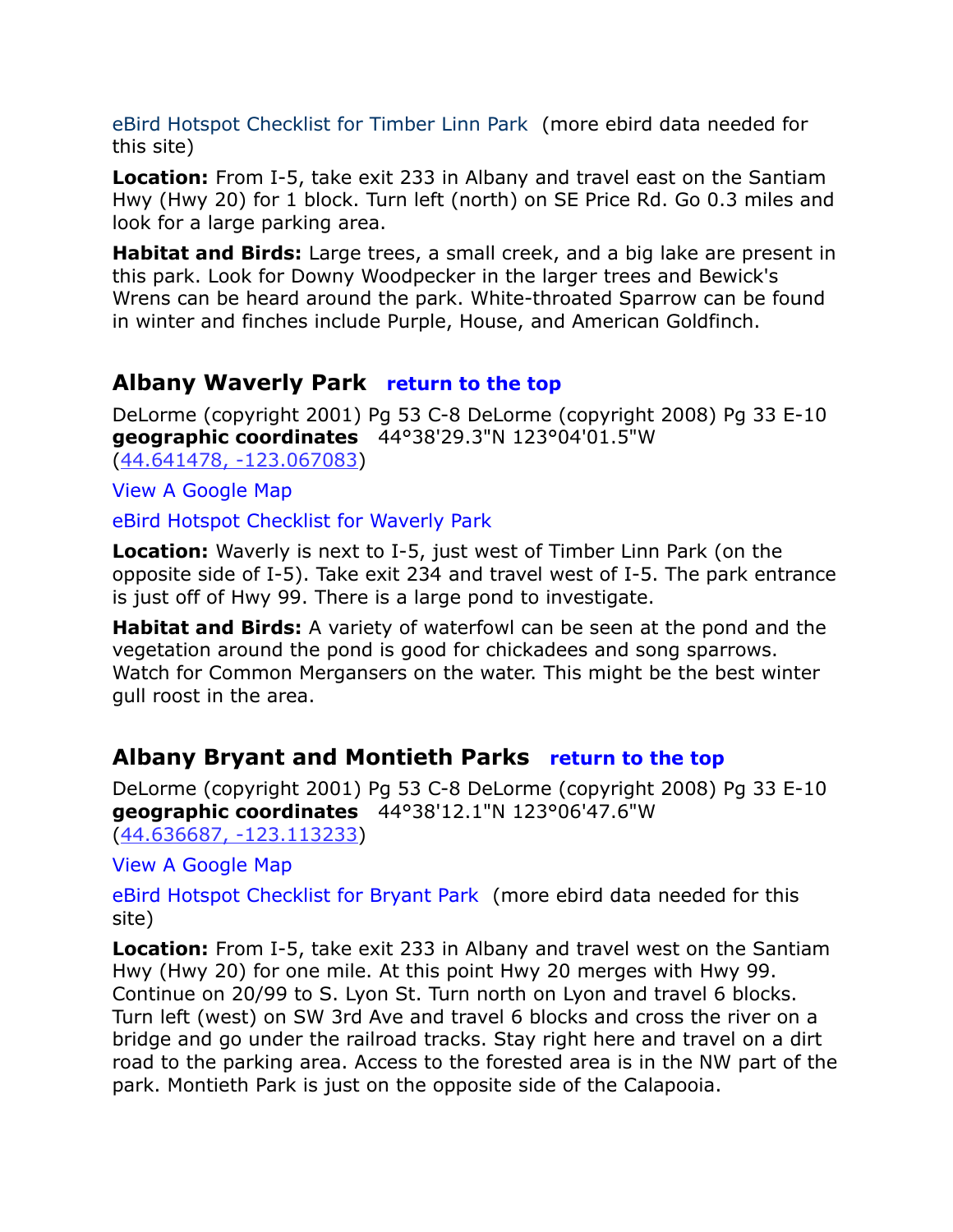**Habitat and Birds:** This Park is located on the Willamette River and the associated forested area can be very productive. Migrating passerines use the Willamette as a highway north and south. Wintering species like Varied Thrush and sparrows can be found here as well. Easy access to the Willamette River can result in sightings of Osprey, Bald Eagle, Double-crested Cormorant, and a variety of waterfowl. [Go to the](http://ecbcbirds.org/Providers/HtmlEditorProviders/Fck/fckeditor/editor/.%20%20http:/www.oregonbirdingtrails.org/) Oregon Birding [Trails Website.](http://www.oregonbirdingtrails.org/) Choose the Willamette Valley Birding Trail. Click on the Trail Guide and choose the Santiam Loop Guide. Section S-1.

# <span id="page-6-2"></span>**Tangent Sewer Ponds [return to the top](#page-0-0)**

DeLorme (copyright 2001) Pg 53 D-8 DeLorme (copyright 2008) Pg 34 F-1 **geographic coordinates** 44°33'12.0"N 123°08'30.1"W [\(44.553333, -123.141693\)](https://www.google.com/maps/place/44%C2%B033)

[View A Google Map](http://maps.google.com/maps/ms?hl=en&ie=UTF8&msa=0&msid=108036481085398338899.0004721297e33a1508ca0&ll=44.516093,-122.949371&spn=0.841151,2.108002&z=10)

[eBird Hotspot Checklist for Tangent Sewage Ponds](http://ebird.org/ebird/hotspot/L905558)

**Location, Habitat and Birds:** Tangent is located south of Hwy 34 on Hwy 99 between I-5 and Corvallis. To reach the Tangent sewage ponds, proceed west of Hwy 34 from the Hwy 99E/Hwy 34 junction  $\sim$ 1 mile to Hinck Road. Drive south on Hinck Road for  $\sim 0.4$  miles to access driveway on right. Scoping access to this site from the dike has been allowed in the past when an attendant was present. To locate the industrial park and the pond there you have to first go north of Hwy 34 and then go south under the hwy to access it. Birds in these ponds include Cinnamon Teal, Pintail, Redhead, Surf Scoter, Ruddy Duck, Greater Yellowlegs, peeps, Bonaparte's Gull, Western Kingbird, Common Yellowthroat, and American Goldfinch.

# <span id="page-6-1"></span>**BROWNSVILLE AREA**

# <span id="page-6-0"></span>**Plainview [return to the top](#page-0-0)**

DeLorme (copyright 2001) Pg 47 A-8 DeLorme (copyright 2008) Pg 34 F-1 **geographic coordinates** 44°28'58.5"N 123°02'21.1"W [\(44.482931, -123.039196\)](https://www.google.com/maps/place/44%C2%B028)

#### [View A Google Map](http://maps.google.com/maps/ms?hl=en&ie=UTF8&msa=0&msid=108036481085398338899.0004721297e33a1508ca0&ll=44.516093,-122.949371&spn=0.841151,2.108002&z=10)

**Location:** Plainview is south of Albany and east of I-5. Take Hwy 99 to the community of Shedd (between the Corvallis exit 216 and Brownsville exit 228 on I-5). From Shedd, take Boston Mill Drive east until it passes over I-5. Turn north and the road becomes Saddle Butte Road. This road will turn east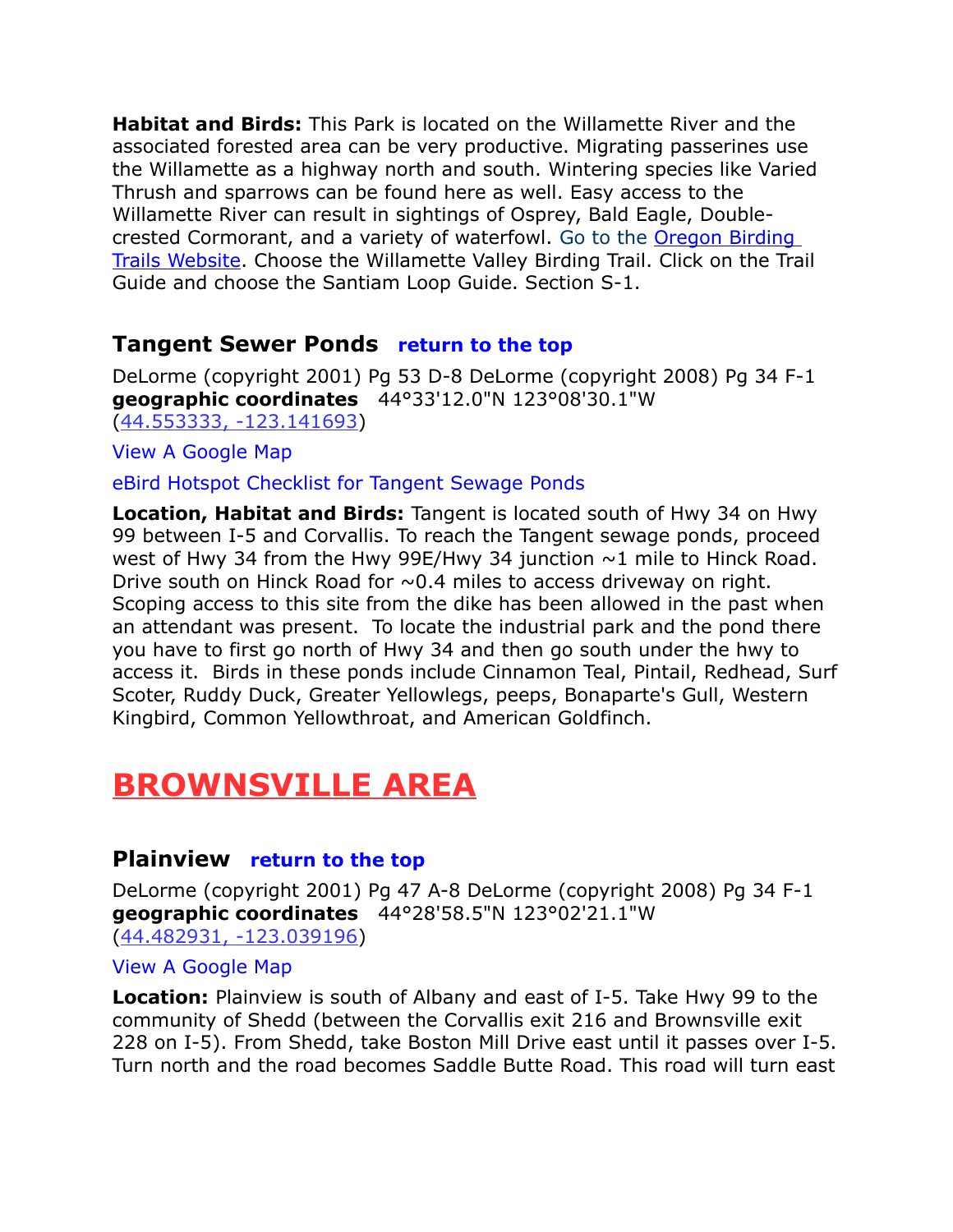and become Plainview Road. Check out the side roads especially around Butte Creek and Plainview Creek (Seven Mile and Manning Roads).

**Habitat and Birds:** Open farmland with a couple of creeks running through it. Watch for large flocks of shorebirds in flooded fields.

# <span id="page-7-0"></span>**Peoria & Fayetteville Area [return to the top](#page-0-0)**

DeLorme (copyright 2001) Pg 47 A-7 DeLorme (copyright 2008) Pg 39 A-9 **geographic coordinates** 44°26'58.4"N 123°12'25.6"W [\(44.449544, -123.207105\)](https://www.google.com/maps/place/44%C2%B026)

#### [View A Google Map](http://maps.google.com/maps/ms?hl=en&ie=UTF8&msa=0&msid=108036481085398338899.000471d893511c3252200&ll=44.455349,-123.162918&spn=0.39014,1.056747&z=11)

**Location:** This little village is located on the Willamette River about 10 miles south of Corvallis. From I-5 South-bound, take exit 228 (Corvallis Exit) and travel west for 2.3 miles to Tangent. Turn left (south) on Pacific Blvd SW (Hwy 99) and travel 6.5 miles south to Fayetteville Dr. Turn right (west) and begin to bird the flooded fields and groves along this road. After 1.8 miles, the road junctions with Peoria Road. Turn left (south) and travel a half mile to Peoria. If coming from I-5 south, take exit 216 (Hwy 228 exit) and travel west on 216 for about 1.5 miles to Halsey. Turn right (north on Hwy 99 and go about 5 miles to Fayetteville Drive. Turn left (west) and follow the directions above. Park at the church on the south end of town and walk the length of the two main roads. Many bird feeders are in the area and plenty of vacant lots have been taken over by blackberries.

**Habitat and Birds:** Though most famous as the place that produced Oregon's only Pyrrhuloxia in the winter of 08-09, Peoria is a good birding location, especially in winter. Downy Woodpecker, White-throated Sparrow, Fox Sparrow, Western Screech Owl, Bewick's Wren, and Palm Warbler have all been found here. Watch for Black Swifts in the fall.

# <span id="page-7-1"></span>**Snag Boat Bend Area [return to the top](#page-0-0)**

DeLorme (copyright 2001) Pg 47 A-7 DeLorme (copyright 2008) Pg 39 A-9 **geographic coordinates** 44°25'38.5"N 123°12'53.1"W [\(44.427348, -123.214745\)](https://www.google.com/maps/place/44%C2%B025)

[View A Google Map](http://maps.google.com/maps/ms?hl=en&ie=UTF8&msa=0&msid=108036481085398338899.0004721297e33a1508ca0&ll=44.516093,-122.949371&spn=0.841151,2.108002&z=10)

[eBird Hotspot Checklist for Snag Boat Bend Wildlife Area](http://ebird.org/ebird/hotspot/L200630)

**Location, Habitat and Birds:** [Go to the](http://ecbcbirds.org/Providers/HtmlEditorProviders/Fck/fckeditor/editor/.%20%20http:/www.oregonbirdingtrails.org/) [Oregon Birding Trails Website.](http://www.oregonbirdingtrails.org/) Choose the Willamette Valley Birding Trail. Click on the Trail Guide and choose the Santiam Loop Guide. Section S-5.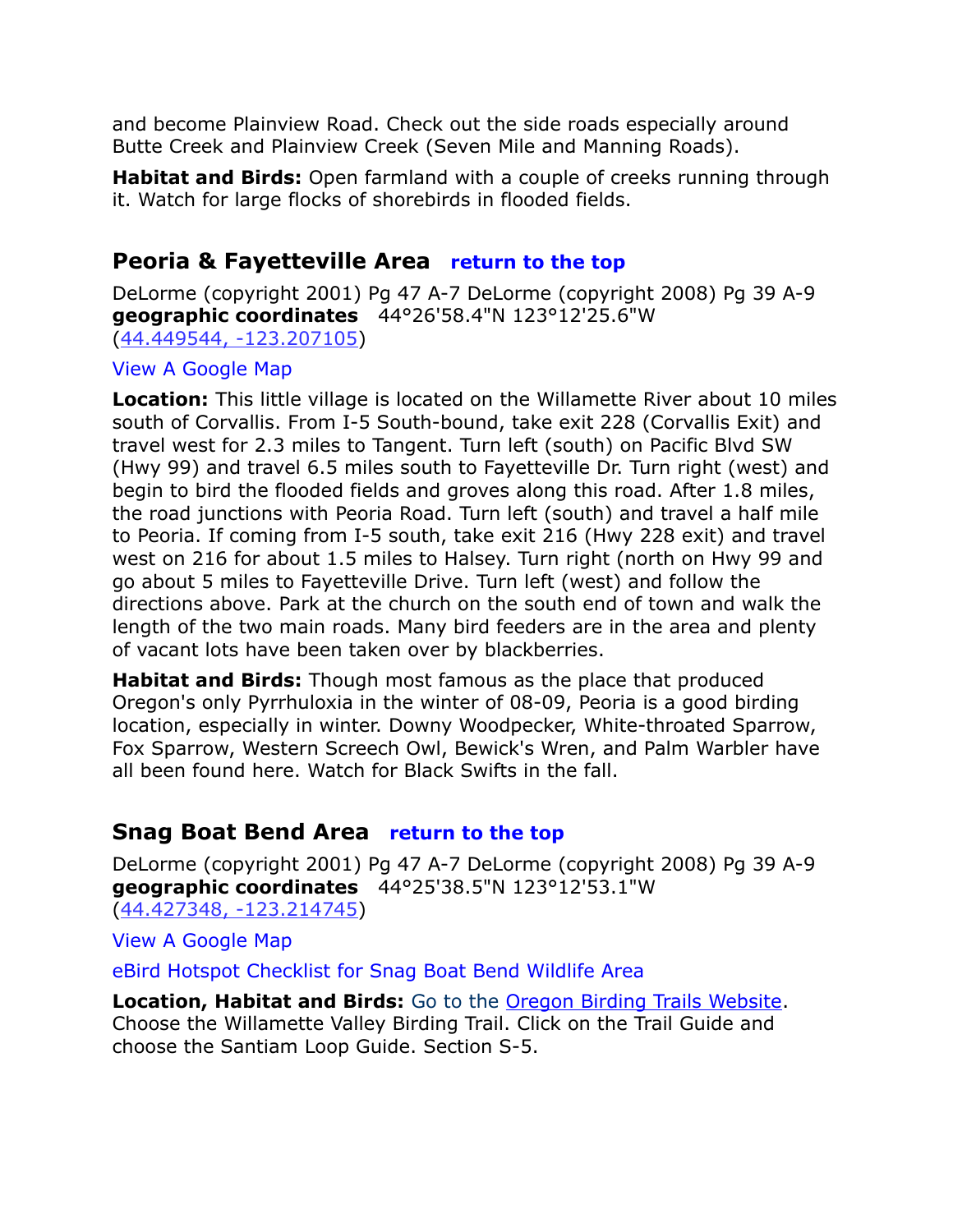# <span id="page-8-2"></span>**Brownsville Washburn Heights [return to the top](#page-0-0)**

DeLorme (copyright 2001) Pg 48 A-1 DeLorme (copyright 2008) Pg 40 A-2 **geographic coordinates** 44°26'09.0"N 122°59'09.1"W [\(44.435841, -122.985865\)](https://www.google.com/maps/place/44%C2%B026)

#### [View A Google Map](http://maps.google.com/maps/ms?hl=en&ie=UTF8&msa=0&msid=108036481085398338899.0004711cfb3739d9e05bc&ll=44.35135,-122.816162&spn=0.374629,1.056747&z=11)

**Location:** Out of Brownsville, travel 3.2 miles north on Brownsville Road. Turn right (east) on Washburn Heights Drive and take this road to the end birding as you go.

**Habitat and Birds:** Passerines are the main draw here. The road passes through lush natural woodlands that can produce many species of passerines.

# <span id="page-8-1"></span>**Brownsville Seven Mile Lane Sewage Ponds [return to the top](#page-0-0)**

DeLorme (copyright 2001) Pg 48 A-1 DeLorme (copyright 2008) Pg 40 A-2 **geographic coordinates** 44°24'37.2"N 123°00'00.9"W [\(44.410348, -123.000263\)](https://www.google.com/maps/place/44%C2%B024)

#### [View A Google Map](http://maps.google.com/maps/ms?hl=en&ie=UTF8&msa=0&msid=108036481085398338899.0004711cfb3739d9e05bc&ll=44.35135,-122.816162&spn=0.374629,1.056747&z=11)

**Location:** These ponds are NW of Brownsville on Seven Mile Lane From I-5, take exit 216 and travel east on Hwy 228 for about 4 miles to Brownsville. Turn left (north) on North Main Street and travel 0.75 miles to Depoe Avenue and turn left. Stay on Depoe for 2 blocks and the road bends to the NW and becomes Linn Way (which quickly becomes Seven Mile Lane). The ponds are 1 mile from the junction of Depoe Avenue and Linn Way.

**Habitat and Birds:** Like most sewage ponds, these will produce a wide variety of waterfowl, shorebirds, gulls, and other water birds.

# <span id="page-8-0"></span>**Brownsville Pioneer City Park [return to the top](#page-0-0)**

DeLorme (copyright 2001) Pg 48 A-1 DeLorme (copyright 2008) Pg 40 B-2 **geographic coordinates** 44°23'28.5"N 122°59'18.8"W [\(44.391256, -122.988549\)](https://www.google.com/maps/place/44%C2%B023)

#### [View A Google Map](http://maps.google.com/maps/ms?hl=en&ie=UTF8&msa=0&msid=108036481085398338899.0004711cfb3739d9e05bc&ll=44.35135,-122.816162&spn=0.374629,1.056747&z=11)

**Location:** Brownsville is east of I-5 about half way between Albany and Eugene. Take exit 216 and travel east on Hwy 228 for about 4 miles to Brownsville. Turn left (north) on N. Main Street and travel 0.5 miles to Park Avenue and turn left. Turn left on Pioneer Park Rd and drive a short distance to the park.

**Habitat and Birds:** Large trees near the Calapooia River in this park attract many residents. Wood Duck, Green Heron, and Sharp-shinned Hawk can be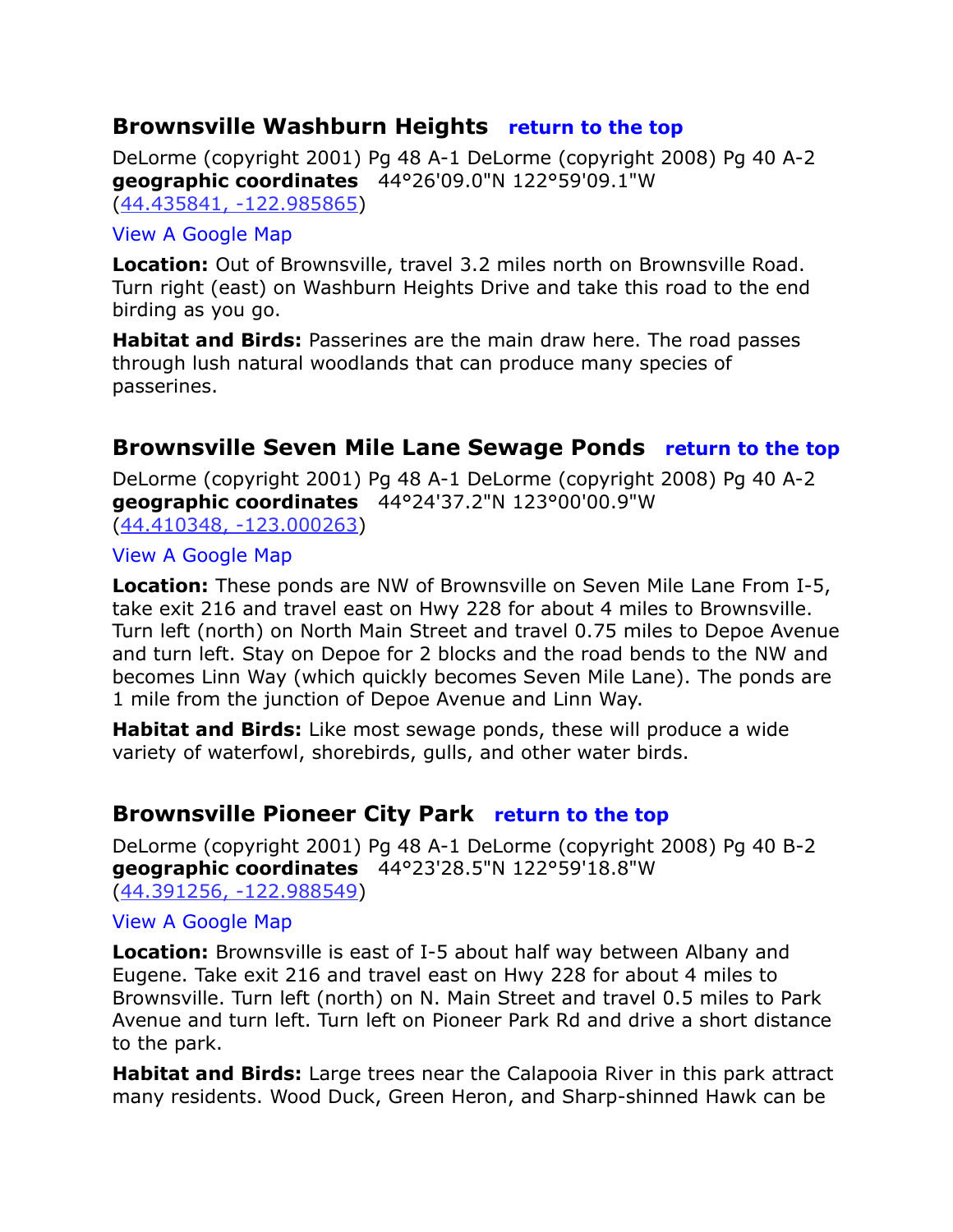seen here. Listen for migrating Sandhill Cranes overhead. Band-tailed Pigeons and Vaux's Swift are present along with Belted Kingfisher and several species of swallows. Woodpeckers include Hairy, Downy, Redbreasted Sapsucker, and Northern Flicker. Migrating Warblers have included Orange-crowned, Yellow, Yellow-rumped, Hermit, and Black-throated Gray.

# <span id="page-9-1"></span>**Brownsville Sewage Ponds [return to the top](#page-0-0)**

DeLorme (copyright 2001) Pg 48 A-1 DeLorme (copyright 2008) Pg 40 B-2 **geographic coordinates** 44°23'20.9"N 122°59'55.9"W [\(44.389151, -122.998867\)](https://www.google.com/maps/place/44%C2%B023)

#### [View A Google Map](http://maps.google.com/maps/ms?hl=en&ie=UTF8&msa=0&msid=108036481085398338899.0004711cfb3739d9e05bc&ll=44.35135,-122.816162&spn=0.374629,1.056747&z=11)

**Location:** Brownsville is east of I-5 about half way between Albany and Eugene. Take exit 216 and travel east on Hwy 228 for about 3 miles and look for the ponds on your left.

**Habitat and Birds:** Like most sewage ponds, these will produce a wide variety of waterfowl, shorebirds, gulls, and other waterbirds.

## <span id="page-9-0"></span>**Brownsville Pioneer Villa and Ogle Wetlands [return to the top](#page-0-0)**

DeLorme (copyright 2001) Pg 47 A-8 DeLorme (copyright 2008) Pg 40 B-1 **geographic coordinates** 44°23'20.2"N 123°03'31.3"W [\(44.388935, -123.058697\)](https://www.google.com/maps/place/44%C2%B023)

#### [View A Google Map](http://maps.google.com/maps/ms?hl=en&ie=UTF8&msa=0&msid=108036481085398338899.0004711cfb3739d9e05bc&ll=44.35135,-122.816162&spn=0.374629,1.056747&z=11)

**Location:** Take exit 216 off of I-5 and travel east a few yards and look for Ogle Road off to the north. Take this road 0.25 miles to the Ogle wetlands. You can park on Ogle Road where a deep rutted track heads off east of Ogle Road at the north end of the wetland area. Walk around willows to the north and loop south on the east side. Rubber boots are recommended. To reach the Pioneer Villa Wetlands, drive around the Pioneer Villa Restaurant on the east side and follow the road that runs behind it and ends at the pump house for the two small treatment ponds. Walk south  $\sim$  200 yards to view the pond bordered by a fence. Do not cross the fence. Do not block access for farm equipment.

**Habitat and Birds:** This marshy site can produce plenty of waterfowl variety including Blue-winged Teal and Red-breasted Merganser. Look for the occasional Great Egret, Green Heron, or even a night-heron. Shorebirds could include just about anything but recent sightings include dowitchers, Least and Western sandpipers, both yellowlegs, and even a Pectoral Sandpiper. Ogle Wetlands is mostly a dense willow thicket. Swamp Sparrow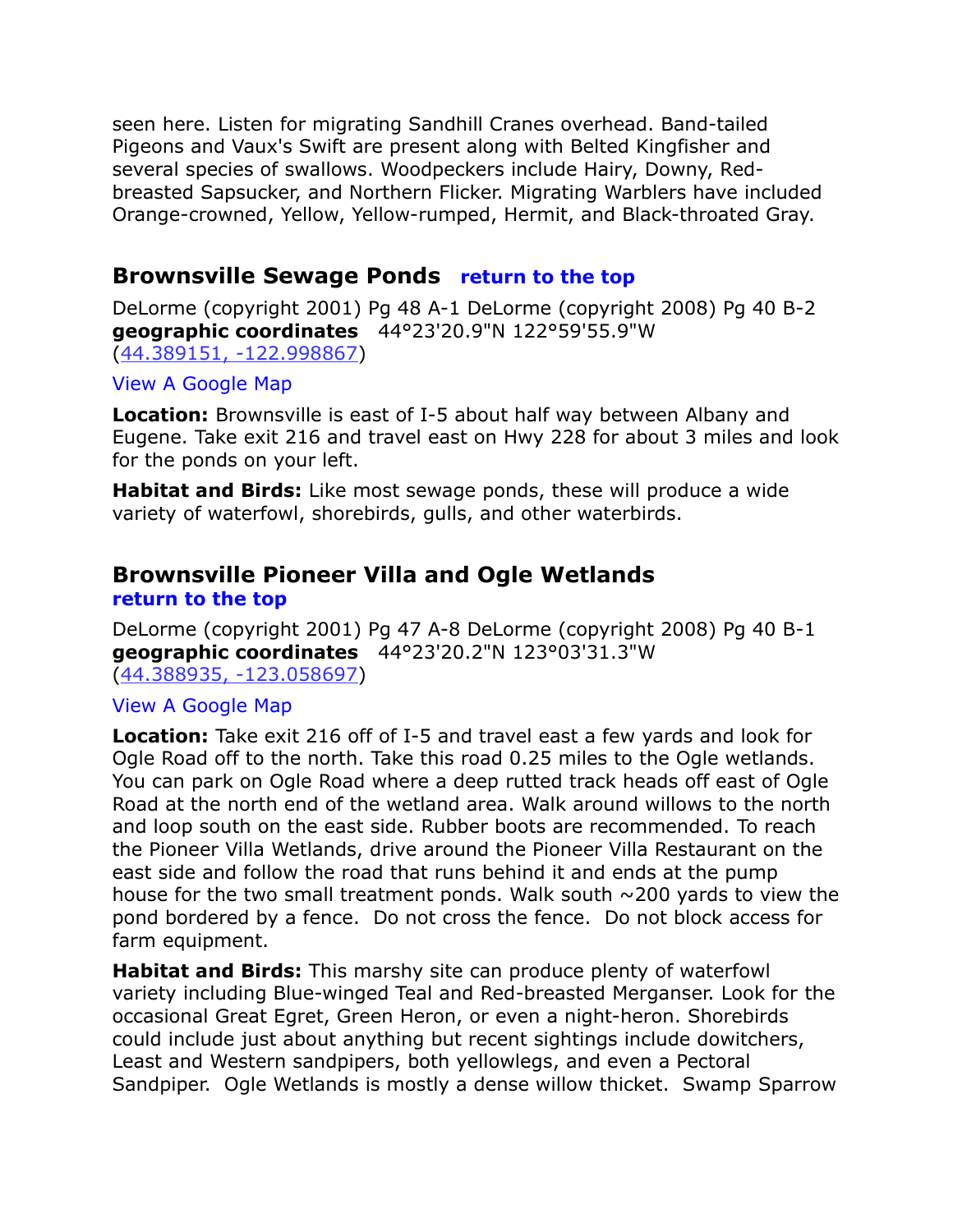has been spotted here in the past. Pioneer Villa Ponds have produced Stilt Sandpiper, Tufted Duck, and White-faced Ibis as rare visitors.

# <span id="page-10-0"></span>**Brownsville Gap Road Rice Ponds [return to the top](#page-0-0)**

DeLorme (copyright 2001) Pg 48 B-1 DeLorme (copyright 2008) Pg 40 B-2 **geographic coordinates** 44°22'04.7"N 122°59'06.3"W [\(44.367964, -122.985097\)](https://www.google.com/maps/place/44%C2%B022)

[View A Google Map](http://maps.google.com/maps/ms?hl=en&ie=UTF8&msa=0&msid=108036481085398338899.0004711cfb3739d9e05bc&ll=44.35135,-122.816162&spn=0.374629,1.056747&z=11)

[eBird Hotspot Checklist for Gap Road Rice Ponds](http://ebird.org/ebird/hotspot/L2024285) (more ebird data needed for this site)

**Location:** [Go to the Oregon Birding Trails Website.](http://www.oregonbirdingtrails.org/) Choose the Willamette Valley Birding Trail. Click on the Trail Guide and choose the Santiam Loop Guide. Section S-7.

**Habitat and Birds:** A seed company floods these fields frequently and this provides many birds with feeding habitats. Fall, winter, and spring are the best times. Many geese and ducks feed here in winter. Four species of heron (including Green Heron and American Bittern) can be found here. Shorebirds stop-over in spring and fall while Ring-necked Pheasant and California Quail are year-round residents. A surprising number of passerines have been located along this stretch of road so don't forget to watch for these as well.

# <span id="page-10-1"></span>**Brownsville Belts Road Grasslands [return to the top](#page-0-0)**

DeLorme (copyright 2001) Pg 48 B-1 DeLorme (copyright 2008) Pg 40 C-2 **geographic coordinates** 44°17'46.2"N 122°59'38.8"W [\(44.296166, -122.994102\)](https://www.google.com/maps/place/44%C2%B017)

[View A Google Map](http://maps.google.com/maps/ms?hl=en&ie=UTF8&msa=0&msid=108036481085398338899.0004711cfb3739d9e05bc&ll=44.35135,-122.816162&spn=0.374629,1.056747&z=11)

[eBird Hotspot Checklist for Belts Road](http://ebird.org/ebird/hotspot/L2024283) (more ebird data needed for this site)

**Location:** Go to the [Oregon Birding Trails Website.](http://www.oregonbirdingtrails.org/) Choose the Willamette Valley Birding Trail. Click on the Trail Guide and choose the Santiam Loop Guide. Section S-7.

**Habitat and Birds:** Open natural grasslands. Willamette Valley Western Meadowlarks are a species of concern and this is a good location for them. In winter, waterfowl feed here and Snow and Ross's Goose are possible. Ring-necked Pheasant can be heard crowing here. Fifteen species of raptors have been tallied here and shorebirds & gulls are found as well. Short-eared Owls have been seen and Northern Saw-whets can be heard (rarely). Both Shrikes and both bluebirds can be located here. Sparrows include Spotted Towhee, Chipping, Brewer's, Vesper, Lark, Savannah, Grasshopper, Fox,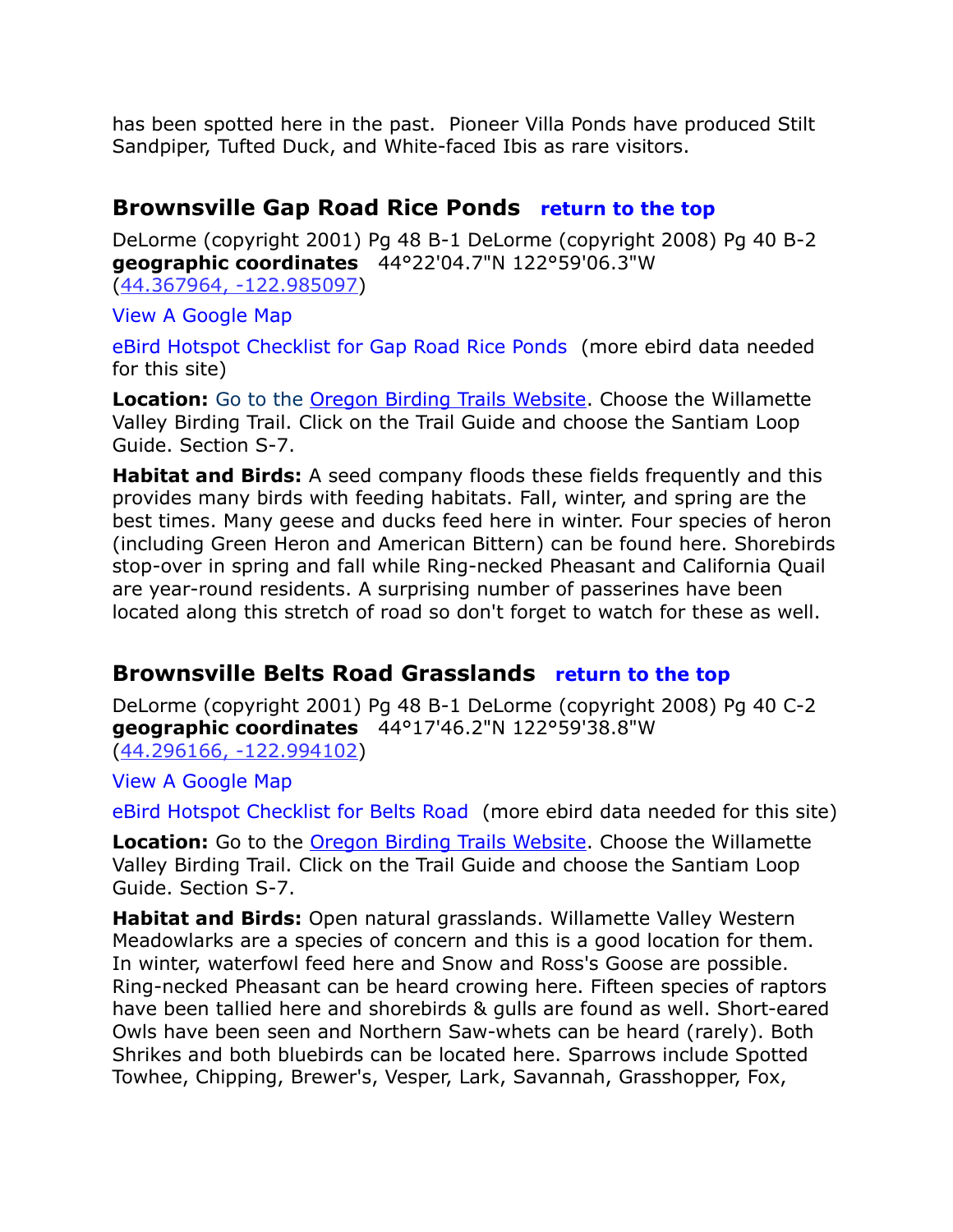Song, Lincoln's, White-throated, White-crowned, Golden-crowned, and Darkeyed Junco.

# <span id="page-11-0"></span>**Diamond Hill Wetlands [return to the top](#page-0-0)**

DeLorme (copyright 2001) Pg 47 B-8 DeLorme (copyright 2008) Pg 40 C-1 **geographic coordinates** 44°16'48.9"N 123°01'44.0"W [\(44.280238, -123.028874\)](https://www.google.com/maps/place/44%C2%B016)

[View A Google Map](http://maps.google.com/maps/ms?hl=en&ie=UTF8&msa=0&msid=108036481085398338899.0004711cfb3739d9e05bc&ll=44.35135,-122.816162&spn=0.374629,1.056747&z=11)

[eBird Hotspot Checklist for Diamond Hill Drive](http://ebird.org/ebird/hotspot/L2024281) (more ebird data needed for this site)

**Location, Habitat, and Birds:** Go to the [Oregon Birding Trails Website.](http://www.oregonbirdingtrails.org/) Choose the Willamette Valley Birding Trail. Click on the Trail Guide and choose the Santiam Loop Guide. Section S-6.

# <span id="page-11-2"></span>**HWY 22 CASCADE AREA**

# <span id="page-11-1"></span>**Detroit Lake [return to the top](#page-0-0)**

DeLorme (copyright 2001) Pg 55 C-7 DeLorme Pg 35 D-10 **geographic coordinates** 44°43'24.4"N 122°14'57.4"W [\(44.723444, -122.249283\)](https://www.google.com/maps/place/44%C2%B043)

[View A Google Map](http://maps.google.com/maps/ms?hl=en&ie=UTF8&msa=0&msid=108036481085398338899.00046d85866dc6746fbac&ll=44.747952,-122.033386&spn=0.191407,0.527687&z=12) 

[eBird Hotspot Checklist for Detroit Lake](http://ebird.org/ebird/hotspot/L923533) (more ebird data needed for this site)

[Oregon State Parks Map](http://detroitlakeoregon.org/)

**Location:** Go to the **Oregon Birding Trails Website**. Choose the Cascades Birding Trail. Click on the Trail Guide and choose the Mt Jefferson Loop Guide. Section 35. Detroit Lake is on Hwy 22 about 40 miles east of Salem. Only the south shore of Detroit Lake is in Linn County. The north shore is in Marion County. To access the south side, follow the lake to its eastern end. Turn on Blowout Road (NFD 10). There are many access points along this road and each can be used to scan a different part of the lake.

**Habitat and Birds:** This is a mid-elevation mountain lake dominated by conifers on the shorelines. There are some mixed deciduous trees around the lake itself. Occasionally, Clark's Grebes can be found on this lake. Woodpeckers, nuthatches, chickadees, and thrushes are abundant here. Warblers include Hermit, Townsend's, and Wilson's. Look for Black-headed Grosbeak, Pine Siskin, and Evening Grosbeak here.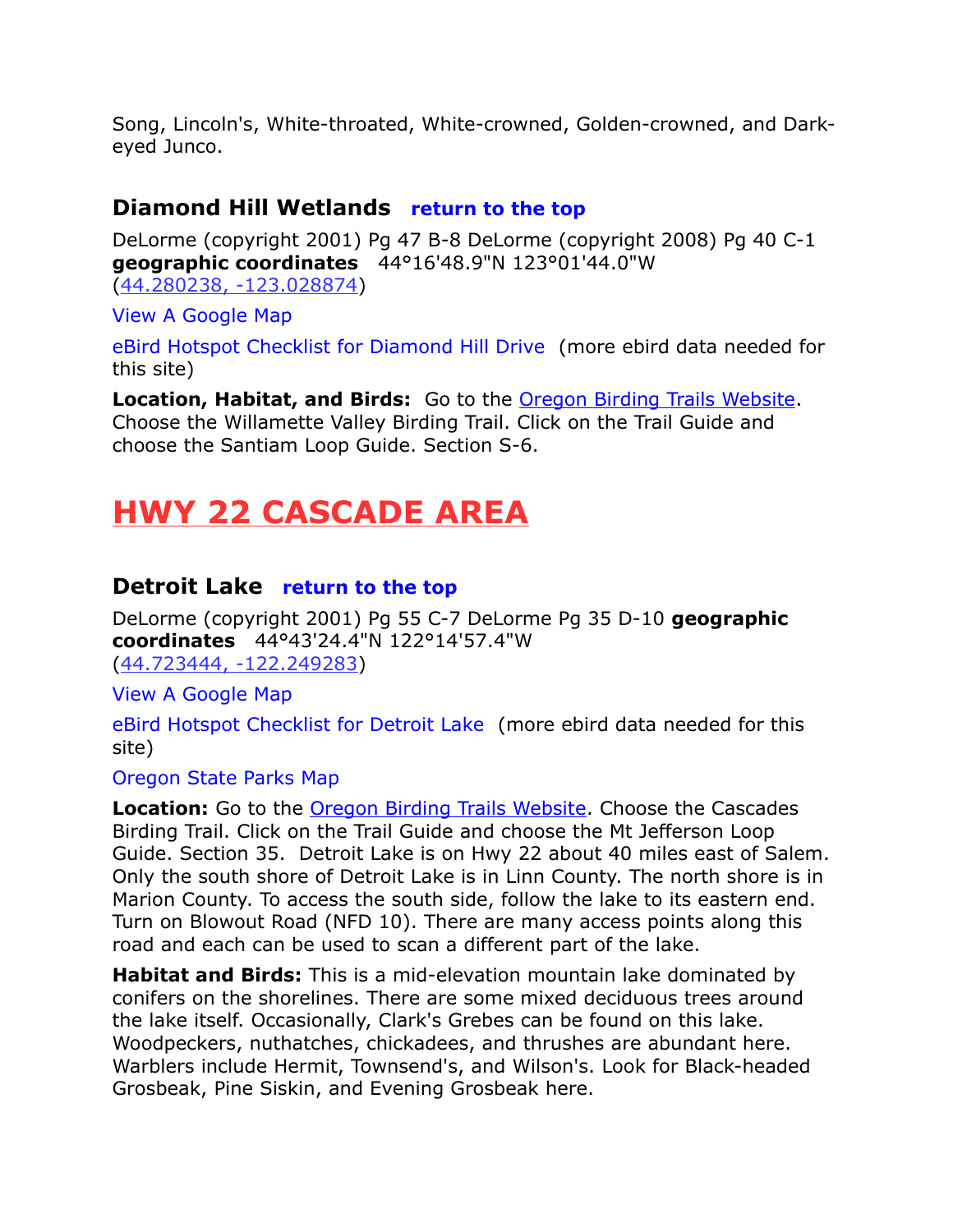### <span id="page-12-3"></span>**Bruno Meadows [return to the top](#page-0-0)**

DeLorme (copyright 2001) Pg 56 B-2 DeLorme (copyright 2008) Pg 36 C-3 **geographic coordinates** 44 38' 32" N 121˚ 59' 50" W [\(44.642341, -121.997171\)](https://www.google.com/maps/place/44%C2%B038)

#### [View A Google Map](http://maps.google.com/maps/ms?hl=en&ie=UTF8&msa=0&ll=44.511197,-122.216034&spn=0.713913,1.608124&z=10&msid=108036481085398338899.00046d8a9bca277e29e76)

**Location, Habitat, and Birds:** Go to the [Oregon Birding Trails Website.](http://www.oregonbirdingtrails.org/) Choose the Cascades Birding Trail. Click on the Trail Guide and choose the Mt Jefferson Loop Guide. Section 42.

# <span id="page-12-2"></span>**Marion Forks Fish Hatchery [return to the top](#page-0-0)**

DeLorme (copyright 2001) Pg 56 B-2 DeLorme (copyright 2008) Pg 36 C-3 **geographic coordinates** 44°38'32.4"N 121°59'49.8"W [\(44.613048, -121.949428\)](https://www.google.com/maps/place/44%C2%B036)

[View A Google Map](http://maps.google.com/maps/ms?hl=en&ie=UTF8&msa=0&ll=44.511197,-122.216034&spn=0.713913,1.608124&z=10&msid=108036481085398338899.00046d8a9bca277e29e76)

**Location, Habitat, and Birds:** Go to the [Oregon Birding Trails Website.](http://www.oregonbirdingtrails.org/) Choose the Cascades Birding Trail. Click on the Trail Guide and choose the Mt Jefferson Loop Guide. Section 43.

# <span id="page-12-1"></span>**Big Meadows [return to the top](#page-0-0)**

DeLorme (copyright 2001) Pg 56 B-2 DeLorme (copyright 2008) Pg 36 F-2 **geographic coordinates** 44°29'40.2"N 121°58'58.1"W [\(44.494510, -121.982819\)](https://www.google.com/maps/place/44%C2%B029)

[View A Google Map](http://maps.google.com/maps/ms?hl=en&ie=UTF8&msa=0&ll=44.511197,-122.216034&spn=0.713913,1.608124&z=10&msid=108036481085398338899.00046d8a9bca277e29e76)

[eBird Hotspot Checklist for Big Meadows Campground](http://ebird.org/ebird/hotspot/L964822) (more ebird data needed for this site)

**Location, Habitat, and Birds:** Go to the [Oregon Birding Trails Website.](http://www.oregonbirdingtrails.org/) Choose the Cascades Birding Trail. Click on the Trail Guide and choose the Mt Jefferson Loop Guide. Section 49.

# <span id="page-12-0"></span>**Big Springs and Maxwell Butte Sno-Parks [return to the top](#page-0-0)**

DeLorme (copyright 2001) Pg 36 B-2 DeLorme (copyright 2008) Pg 42 A-2 **geographic coordinates Maxwell Butte** 44°27'39.1"N 121°58'35.2"W [\(44.460867, -121.976436\)](https://www.google.com/maps/place/44%C2%B027)

**Big Springs** 44.461326, -121.980468 [\(44.461326, -121.980468\)](https://www.google.com/maps/place/44%C2%B027)

[View A Google Map](http://maps.google.com/maps/ms?hl=en&ie=UTF8&msa=0&ll=44.511197,-122.216034&spn=0.713913,1.608124&z=10&msid=108036481085398338899.00046d8a9bca277e29e76)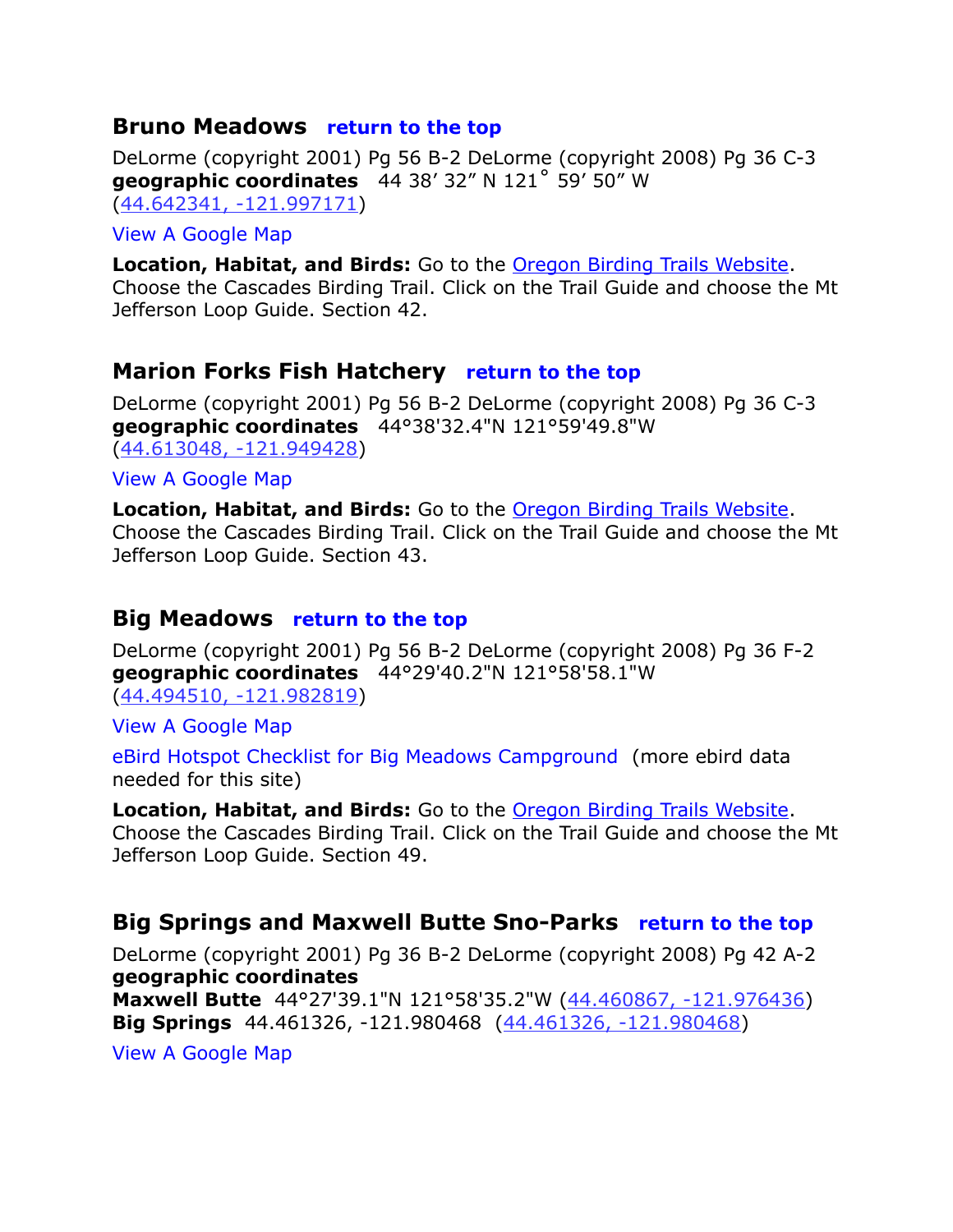**Location, Habitat, and Birds:** Go to the [Oregon Birding Trails Website.](http://www.oregonbirdingtrails.org/)

Choose the Cascades Birding Trail. Click on the Trail Guide and choose the Mt Jefferson Loop Guide. Section 48.

## <span id="page-13-1"></span>**Lava Lake [return to the top](#page-0-0)**

DeLorme (copyright 2001) Pg 49 A-8 DeLorme (copyright 2008) Pg 36 C-3 **geographic coordinates** 44°25'50.1"N 122°01'20.0"W [\(44.430574, -122.022211\)](https://www.google.com/maps/place/44%C2%B025)

[View A Google Map](http://maps.google.com/maps/ms?hl=en&ie=UTF8&msa=0&ll=44.511197,-122.216034&spn=0.713913,1.608124&z=10&msid=108036481085398338899.00046d8a9bca277e29e76)

**Location, Habitat, and Birds:** Go to the [Oregon Birding Trails Website.](http://www.oregonbirdingtrails.org/) Choose the Cascades Birding Trail. Click on the Trail Guide and choose the Mt Jefferson Loop Guide. Section 47.

# <span id="page-13-0"></span>**Fish Lake [return to the top](#page-0-0)**

DeLorme (copyright 2001) Pg 36 B-2 DeLorme (copyright 2008) Pg 42 A-1 **geographic coordinates** 44°24'11.8"N 122°00'20.8"W [\(44.403269, -122.005782\)](https://www.google.com/maps/place/44%C2%B024)

[View A Google Map](http://maps.google.com/maps/ms?hl=en&ie=UTF8&msa=0&ll=44.427896,-121.865158&spn=0.357468,0.804062&z=11&msid=108036481085398338899.00046d9400178902bfadc)

[eBird Hotspot Checklist for Fish Lake](http://ebird.org/ebird/hotspot/L564137) (more ebird data needed for this site)

**Location, Habitat, and Birds:** Go to the [Oregon Birding Trails Website.](http://www.oregonbirdingtrails.org/) Choose the Cascades Birding Trail. Click on the Trail Guide and choose the Three Sisters Loop Guide. Section 85.

# <span id="page-13-2"></span>**Clear Lake [return to the top](#page-0-0)**

DeLorme (copyright 2001) Pg 36 B-2 DeLorme (copyright 2008) Pg 42 B-1 **geographic coordinates** 44°22'09.0"N 122°00'02.0"W [\(44.369159, -122.000545\)](https://www.google.com/maps/place/44%C2%B022)

[View A Google Map](http://maps.google.com/maps/ms?hl=en&ie=UTF8&msa=0&ll=43.834527,-120.333252&spn=3.086621,6.712646&z=8&msid=108036481085398338899.00047a1def294181a7b67)

[eBird Hotspot Checklist for Clear Lake](http://ebird.org/ebird/hotspot/L610093) (more ebird data needed for this site)

**Location:** Three miles south of the junction of Hwys 20 and 126. From Sisters, travel west on Hwy 20/126 for 25 miles. Turn left at the junction with Hwy 22 (follow the signs to Eugene) and go three miles to the junction of Hwy 20 and 126. Turn left (follow the signs to Eugene) and go 3.6 miles on 126 to Clear Lake. From I-5 in Salem, travel 80 miles to the junction 22 and 20/126 and follow the above directions.

**Habitat and Birds:** This is a mixed conifer forest surrounding a mountain lake. Species that might be seen here include Common Loon, Pacific Loon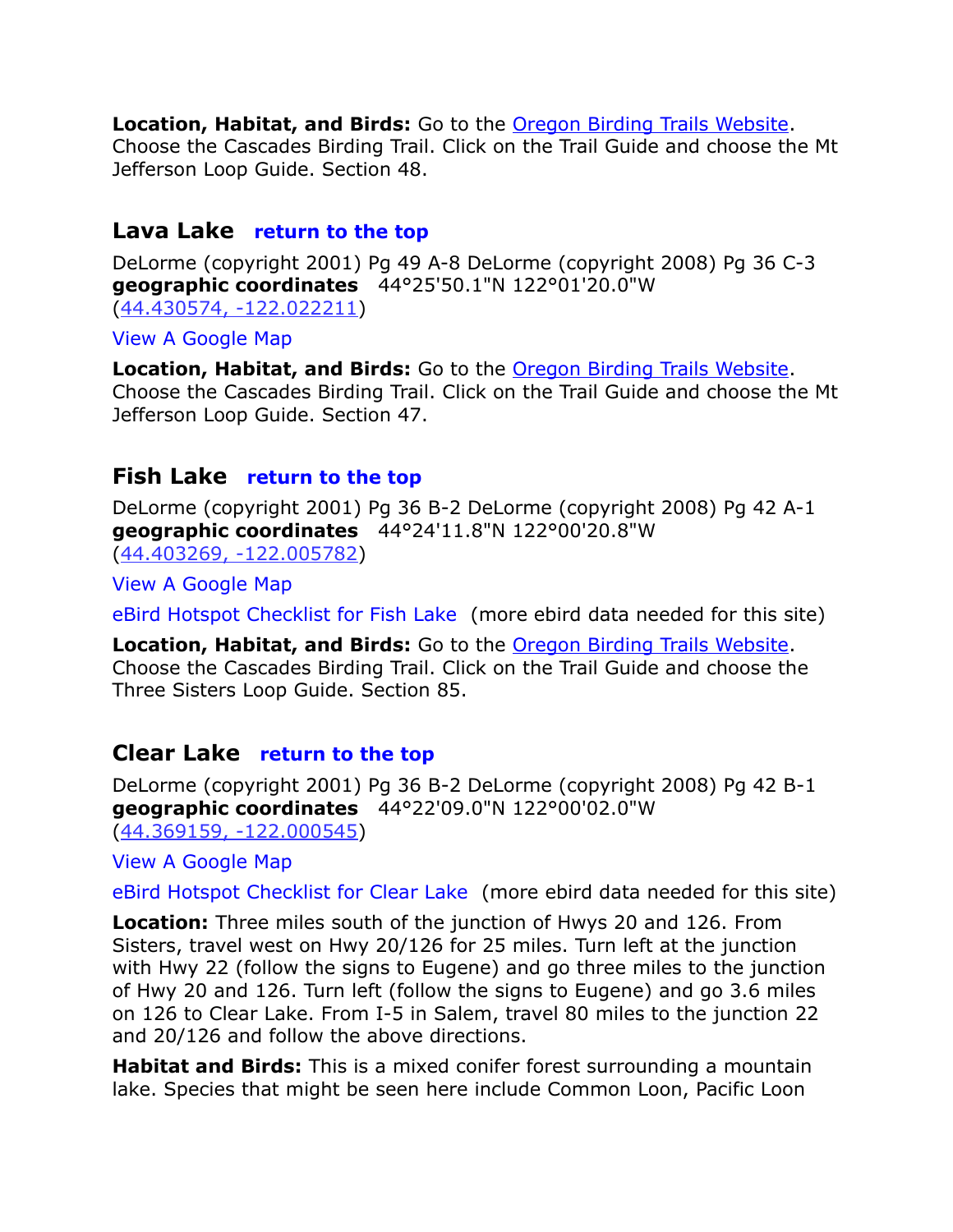(rare), Pied-billed Grebe, Western Grebe, Double-crested Cormorant, Great Blue Heron, ducks, Bald Eagle, Northern Goshawk, Sooty Grouse, Spotted Sandpiper, Killdeer, Ring-billed Gull, Flammulated Owl, Northern Saw-whet Owl, Vaux's Swift, Calliope Hummingbird, Rufous Hummingbird, Redbreasted Sapsucker, Hairy Woodpecker, Black-backed Woodpecker, Northern Flicker, Pileated Woodpecker, Olive-sided Flycatcher, Western Wood-Pewee, Hammond's Flycatcher, Cordilleran/Pacific-slope Flycatcher, Warbling Vireo, Gray Jay, Steller's Jay, Clark's Nutcracker, Common Raven, Tree Swallow, Violet-green Swallow, Mountain Chickadee, Red-breasted Nuthatch, Whitebreasted Nuthatch, Winter Wren, Mountain Bluebird, Western Bluebird, Townsend's Solitaire, Swainson's Thrush, Hermit Thrush, American Robin, Varied Thrush, Nashville Warbler, Yellow Warbler, Townsend's Warbler, Hermit Warbler, MacGillivray's Warbler, Common Yellowthroat, Spotted Towhee, Chipping Sparrow, Fox Sparrow, Song Sparrow, Lincoln's Sparrow, Whitecrowned Sparrow, Dark-eyed Junco, Black-headed Grosbeak, Red-winged Blackbird, Brown-headed Cowbird, Cassin's Finch, Purple Finch, Pine Siskin, and Evening Grosbeak.

#### <span id="page-14-1"></span>**Lost Lake [return to the top](#page-0-0)**

DeLorme (copyright 2001) Pg 56 B-2 DeLorme (copyright 2008) Pg 42 A-2 **geographic coordinates** 44°25'45.1"N 121°54'44.7"W [\(44.429182, -121.912421\)](https://www.google.com/maps/place/44%C2%B025)

[View A Google Map](http://maps.google.com/maps/ms?hl=en&ie=UTF8&msa=0&ll=44.511197,-122.216034&spn=0.713913,1.608124&z=10&msid=108036481085398338899.00046d8a9bca277e29e76)

[eBird Hotspot Checklist for Lost Lake](http://ebird.org/ebird/hotspot/L550378)

**Location, Habitat, and Birds:** Go to the [Oregon Birding Trails Website.](http://www.oregonbirdingtrails.org/) Choose the Cascades Birding Trail. Click on the Trail Guide and choose the Mt Jefferson Loop Guide. Section 50.

# <span id="page-14-0"></span>**Big Lake & Hoodoo Area [return to the top](#page-0-0)**

DeLorme (copyright 2001) Pg 50 A-2 DeLorme (copyright 2008) Pg 42 A-3 **geographic coordinates** 44 22' 41" N 121 52' 13" W [\(44.377985, -121.870276\)](https://www.google.com/maps/place/44%C2%B022)

[View A Google Map](http://maps.google.com/maps/ms?hl=en&ie=UTF8&msa=0&ll=44.427896,-121.865158&spn=0.357468,0.804062&z=11&msid=108036481085398338899.00046d9400178902bfadc)

[eBird Hotspot Checklist for Big Lake](http://ebird.org/ebird/hotspot/L1313296)

**Location, Habitat, and Birds:** Go to the [Oregon Birding Trails Website.](http://www.oregonbirdingtrails.org/) Choose the Cascades Birding Trail. Click on the Trail Guide and choose the Three Sisters Loop Guide. Section 84.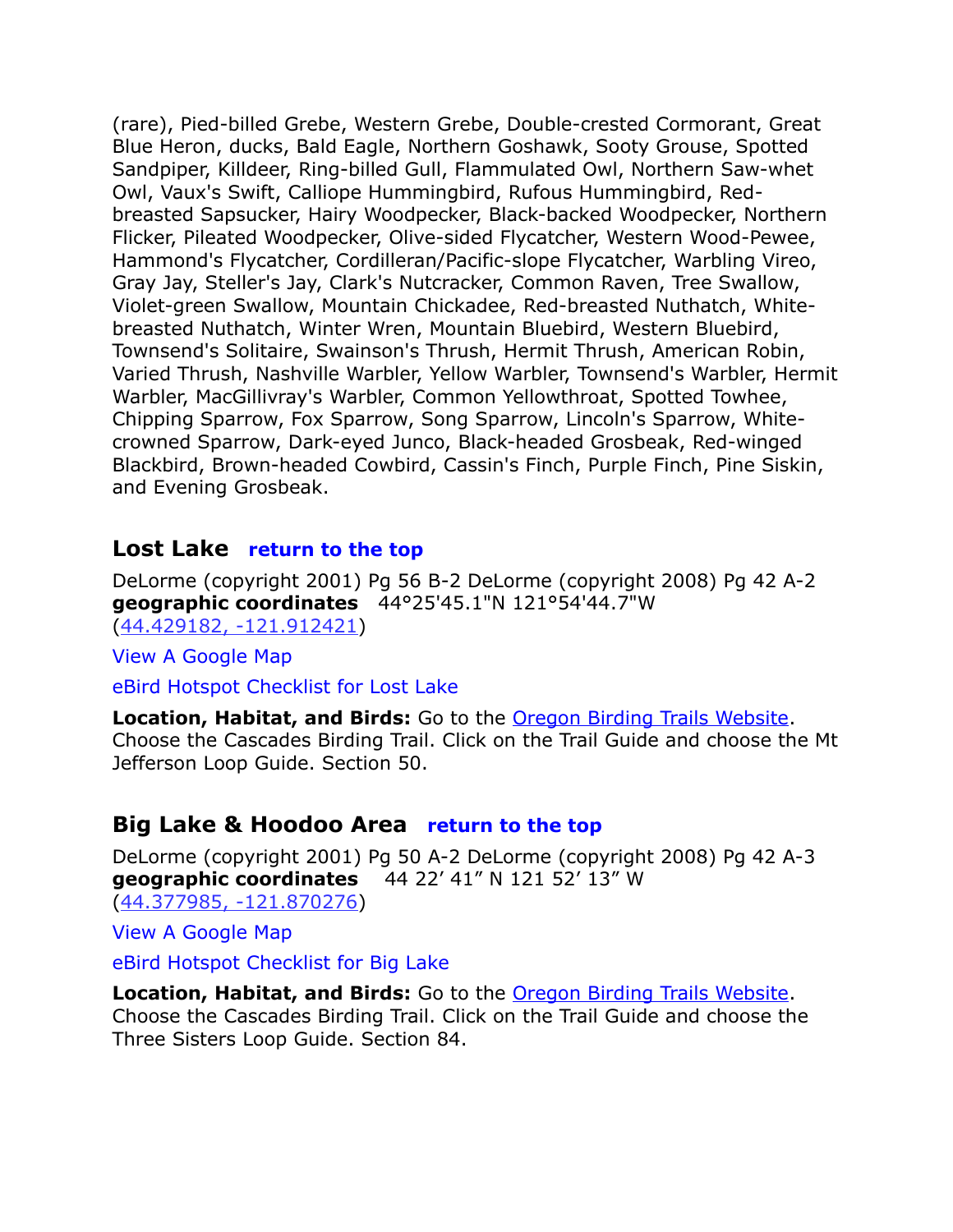# <span id="page-15-1"></span>**HWY 20 CASCADE AREA**

# <span id="page-15-0"></span>**Griggs Area [return to the top](#page-0-0)**

#### T**HIS AREA HAS BEEN DESIGNATED OFF LIMITS TO THE PUBLIC AND IS NO LONGER ACCESSIBLE. PLEASE DO NOT ENTER UNDER ANY CIRCUMSTANCE. SHOULD THESE CONDITIONS CHANGE, IT WILL BE ADDED BACK ON TO THE LINN COUNTY SITE GUIDE.**

DeLorme (copyright 2001) Pg 54 D-2 DeLorme (copyright 2008) Pg 34 E-3 **geographic coordinates** 44°36'22.9"N 122°52'21.0"W [\(44.606357, -122.872511\)](https://www.google.com/maps/place/44%C2%B036)

[View A Google Map](http://maps.google.com/maps/ms?hl=en&ie=UTF8&msa=0&msid=108036481085398338899.0004721297e33a1508ca0&ll=44.516093,-122.949371&spn=0.841151,2.108002&z=10)

**Location:** This is the region off of Griggs Road NE of Lebanon. From the center of Lebanon, take E. Grant Street east until it crosses the Santiam River. The road then becomes Brewster Road. Take Brewster as it curves northward for about 5 miles to Griggs Drive. Near the corner of Griggs and Brewster, there is a wetland owned by Weyerhauser. Currently, birders are allowed to explore this area. PARK HERE: On Brewster Rd., about 0.5 miles before you get to Griggs Rd., there is a dirt road that heads east. Take this road and park after going across the railroad tracks.

The big pond is to the south - it looks dry, but is always full, though the southern end is choked with willows. Park just over the RR tracks, before the gate. The road looks like it divides in two, but now the road is the north track. The south track is up on the dam for the south pond, and from there it is easy to scope that pond. Black Phoebes have been seen on the pond, and lots of the standard ducks. There could be anything. The pond to the north of the road into the shop is difficult to access. Most of the area is a tangle of willows and blackberries. In the winter and spring, it is also full of water. You can climb up the west end of the dike just east of the gate, and see the pond through willows, and usually pick out other ducks there. In the summer and fall, it dries, so you can walk into the open area, and there is still water in the main part of that pond, and sandpipers around the edge. Recently there were Western, Least, Greater and Lesser Yellowlegs, Solitary and Spotted Sandpipers, and dowitchers. Again, anything could show up here.

You can also park on the other side of the ponds, on Griggs. There are Acorn Woodpeckers in the oaks at the Lenox place, on the north side of Griggs. There is a gate on the road from there to the shop area, along the east edge of the property, and it is quite pleasant to walk. You can't really get to the ponds from there, though; you would walk around to the road into the shop, and see the above for that. In March  $\sim$ 1987 an American Bittern was flushed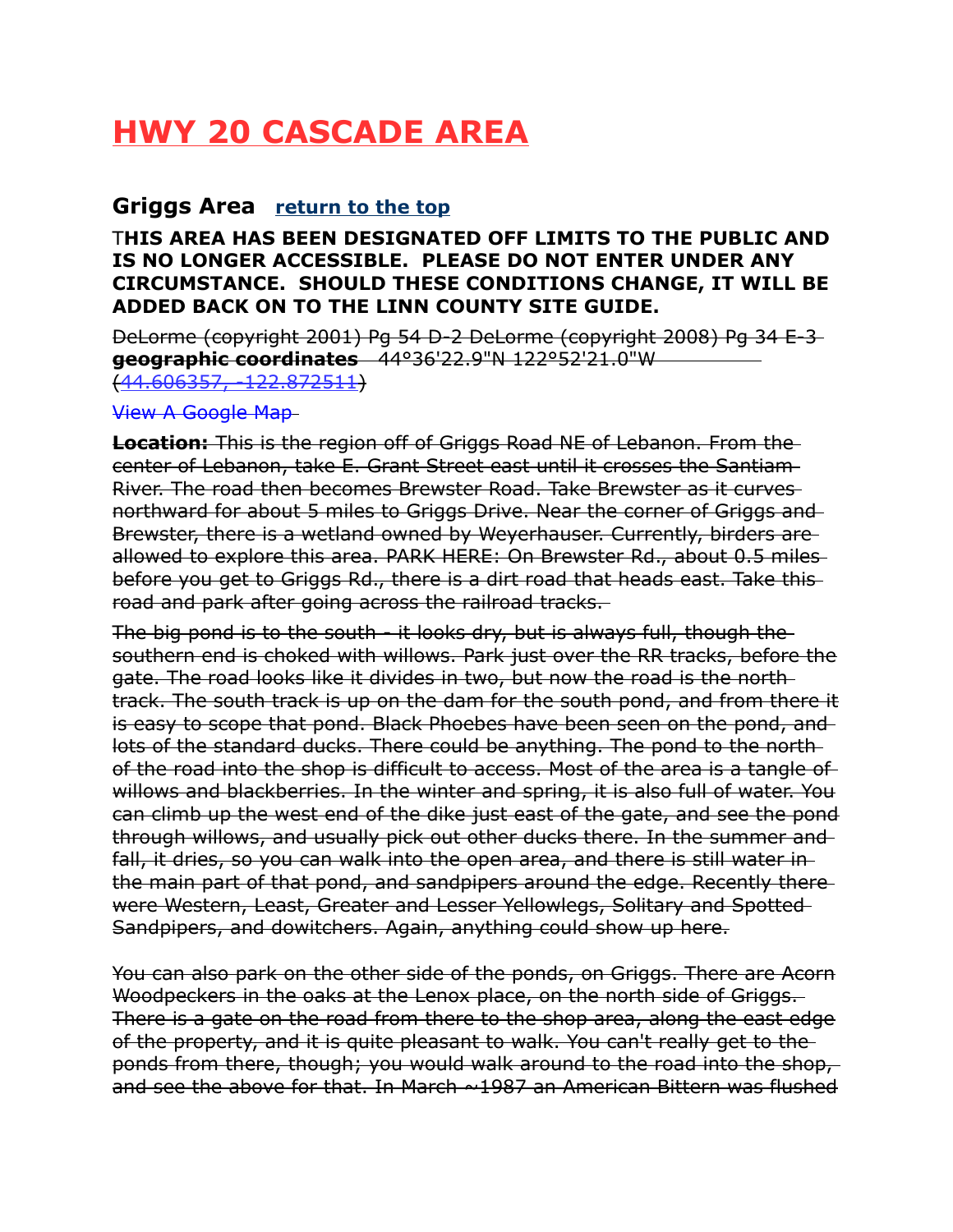out of the small pond right by the gate.

There are no "no trespassing" signs on the property, only "no hunting" and "no target shooting". There is a security guard who often comes over to ask what birders are doing when on the road into the shop. He says bird watching is fine. Apparently the managers allow some employees to hunt the ponds, but how that is managed is not known.

**Habitat and Birds:** Large deciduous trees surrounded by shrubs, grasses, and weeds provide plenty of food for winter birds, nesters, and migrants. Shorebirds like Wilson's Snipe and peeps can be found if water levels are low.

# <span id="page-16-1"></span>**Cheadle Lake [return to the top](#page-0-0)**

DeLorme (copyright 2001) Pg 54 D-1 DeLorme (copyright 2008) Pg 34 F-3 **geographic coordinates** 44°31'10.8"N 122°53'30.2"W [\(44.519675, -122.891719\)](https://www.google.com/maps/place/44%C2%B031)

[View A Google Map](http://maps.google.com/maps/ms?hl=en&ie=UTF8&msa=0&msid=108036481085398338899.0004721297e33a1508ca0&ll=44.516093,-122.949371&spn=0.841151,2.108002&z=10)

[eBird Hotspot Checklist for Cheadle Lake](http://ebird.org/ebird/hotspot/L986710) (more ebird data needed for this site)

**Location, Habitat and Birds:** Go to the [Oregon Birding Trails Website.](http://www.oregonbirdingtrails.org/) Choose the Willamette Valley Birding Trail. Click on the Trail Guide and choose the Santiam Loop Guide. Section S-10. Very nice mud flats in the fall and good for shorebirds.

# <span id="page-16-2"></span>**McDowell Creek County Park [return to the top](#page-0-0)**

DeLorme (copyright 2001) Pg 48 A-3 DeLorme (copyright 2008) Pg 40 A-5 **geographic coordinates** 44°27'54.7"N 122°40'42.6"W [\(44.465198, -122.678488\)](https://www.google.com/maps/place/44%C2%B027)

[View A Google Map](http://maps.google.com/maps/ms?hl=en&ie=UTF8&msa=0&msid=108036481085398338899.0004721297e33a1508ca0&ll=44.516093,-122.949371&spn=0.841151,2.108002&z=10)

[McDowell Creek County Park Map](http://www.linnparks.com/pages/parks/mcdowell.html)

**Location, Habitat and Birds:** Go to the [Oregon Birding Trails Website.](http://www.oregonbirdingtrails.org/) Choose the Willamette Valley Birding Trail. Click on the Trail Guide and choose the Santiam Loop Guide. Section S-9.

# <span id="page-16-0"></span>**Foster Reservoir [return to the top](#page-0-0)**

DeLorme (copyright 2001) Pg 48 A-3 DeLorme (copyright 2008) Pg 40 A-5 **geographic coordinates** 44 24' 54" N 122 40' 12" W (44.415667, -122.670204)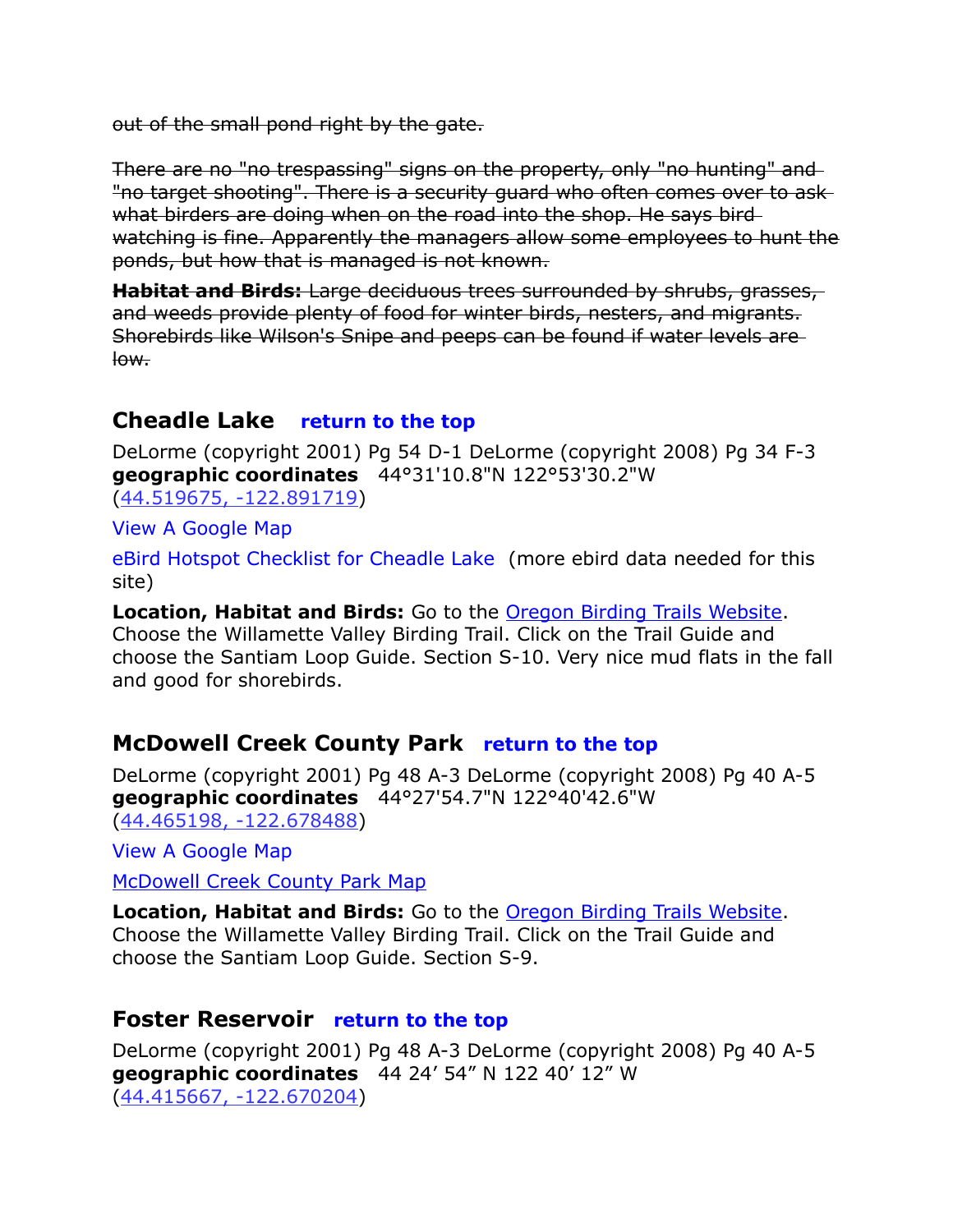**Pullouts along the lake starting in the SE corner going clockwise Calkins Park** - [44.413437, -122.624558](https://www.google.com/maps/place/44%C2%B024)  **Shea Viewpoint** - [44.410640, -122.653413](https://www.google.com/maps/place/44%C2%B024)  **Foster Dam** - [44.415747, -122.670187](https://www.google.com/maps/place/44%C2%B024)  **Gedney Creek Park** - [44.420463, -122.653185](https://www.google.com/maps/place/44%C2%B025)  **Lewis Creek Park** - [44.425248, -122.628752](https://www.google.com/maps/place/44%C2%B025)

#### [View A Google Map](http://maps.google.com/maps/ms?hl=en&ie=UTF8&msa=0&msid=108036481085398338899.000471d81ebac3c587f24&ll=44.46025,-122.453613&spn=0.389127,1.056747&z=11)

[eBird Hotspot Checklist for Foster Reservoir](http://ebird.org/ebird/hotspot/L1920722) (more ebird data needed for this site)

**Location, Habitat and Birds:** Go to the [Oregon Birding Trails Website.](http://www.oregonbirdingtrails.org/) Choose the Willamette Valley Birding Trail. Click on the Trail Guide and choose the Santiam Loop Guide. Section S-8.

## <span id="page-17-2"></span>**Whitcomb County Park [return to the top](#page-0-0)**

DeLorme (copyright 2001) Pg 56 B-2 DeLorme (copyright 2008) Pg 36 C-3 **geographic coordinates** 44°29'12.6"N 122°30'05.9"W [\(44.486822, -122.501636\)](https://www.google.com/maps/place/44%C2%B029)

[View A Google Map](http://maps.google.com/maps/ms?hl=en&ie=UTF8&msa=0&ll=44.511197,-122.216034&spn=0.713913,1.608124&z=10&msid=108036481085398338899.00046d8a9bca277e29e76)

[Park Website](http://www.linnparks.com/pages/parks/whitcombcreek.html)

**Location, Habitat, and Birds:** Go to the [Oregon Birding Trails Website.](http://www.oregonbirdingtrails.org/) Choose the Cascades Birding Trail. Click on the Trail Guide and choose the Mt Jefferson Loop Guide. Section 45.

# <span id="page-17-1"></span>**Green Peter Reservoir [return to the top](#page-0-0)**

DeLorme (copyright 2001) Pg 48 A-4 DeLorme (copyright 2008) Pg 40 A-2 **geographic coordinates** 44°26'58.9"N 122°32'45.5"W [\(44.449697, -122.545960\)](https://www.google.com/maps/place/44%C2%B026)

#### [View A Google Map](http://maps.google.com/maps/ms?hl=en&ie=UTF8&msa=0&msid=108036481085398338899.000471d81ebac3c587f24&ll=44.46025,-122.453613&spn=0.389127,1.056747&z=11)

**Location:** Drive east from Sweet Home on Hwy 20 for about 4 miles until just past Foster Lake. Turn left (north) on Quartzville Creek Rd and continue 5 miles to the lake. There are two parks on the lake that are worth exploring. Sunnyside Park and Whitcomb Park can produce good birds. Scope the lake as you go.

**Habitat and Birds:** The birds here are similar to Foster Reservoir above. These two locations are perfect for accessing mountain species in Linn County.

# <span id="page-17-0"></span>**Yellowbottom Recreation Site [return to the top](#page-0-0)**